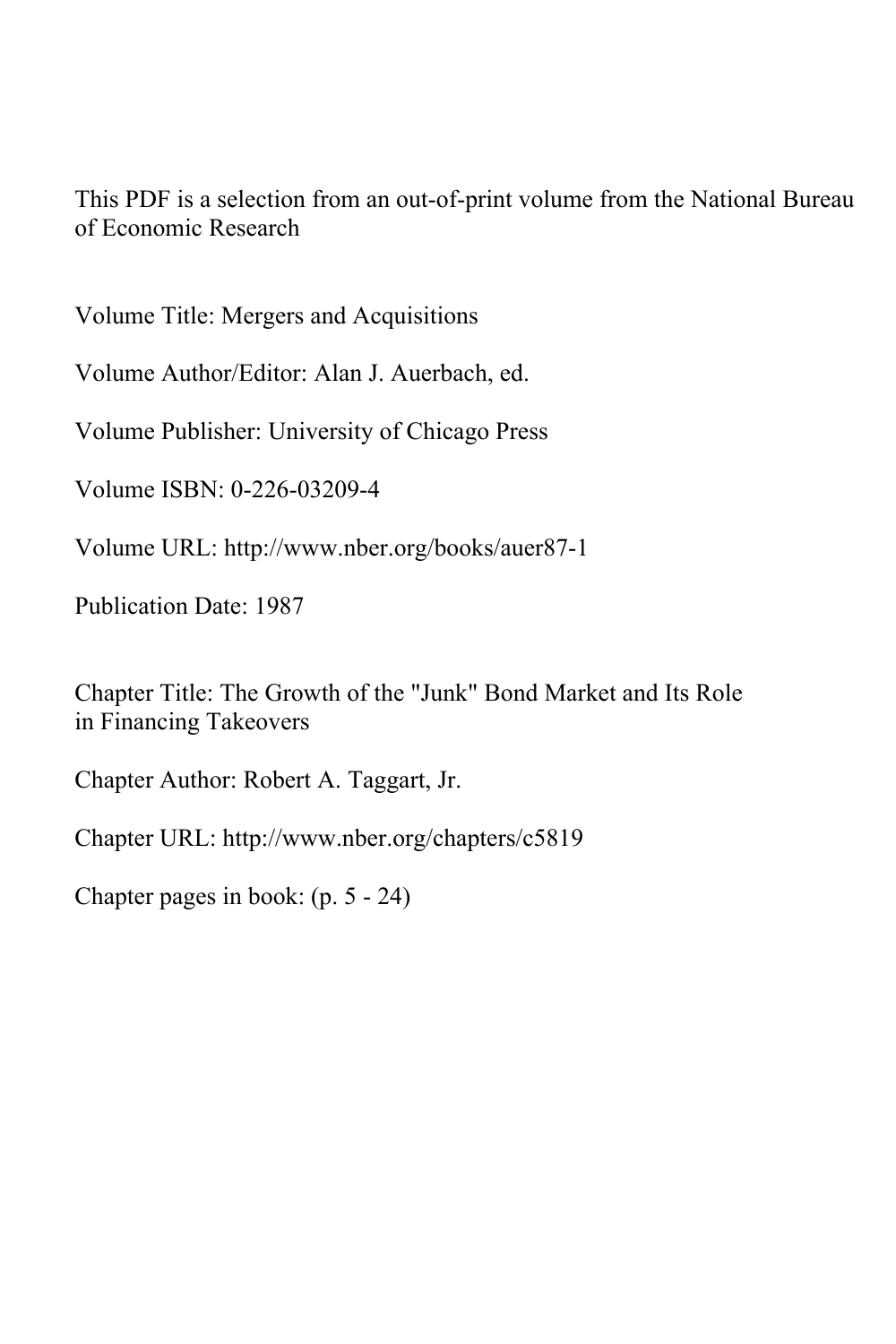# 1 The Growth of the "Junk" Bond Market and Its Role in Financing Takeovers

Robert **A.** Taggart, Jr.

#### **1.1 Introduction**

"Junk" bonds, as they are popularly called, or "high-yield'' bonds, as they are termed by those wishing to avoid pejorative connotations, are simply bonds that are either rated below investment grade or unrated altogether.' Fueled by the introduction of newly issued junk bonds in **1977,** this segment of the bond market has grown rapidly in recent years and now accounts for more than **15** percent of public corporate bonds outstanding. However, the growth of junk bond financing, particularly in hostile takeover situations, has been bitterly denounced.

For example, Martin Lipton, a merger specialist with the firm of Wachtell, Lipton, Rosen, and Katz, has argued that junk bond financing threatens "the destruction of the fabric of American industry" (Williams **1984).** In a similar vein, twelve **U.S.** senators signed a letter in support of Federal Reserve restrictions on junk bond-financed takeovers, that stated, "By substituting debt for equity on the balance sheets of the nation's corporations, junk bond financing drains financial resources from productive uses such as economic development and job creation" (Wynter **1985).** 

**Robert A. Taggart, Jr., is a professor** *of* **finance in the School** of **Management, Boston University, and a research associate** *of* **the National Bureau of Economic Research.**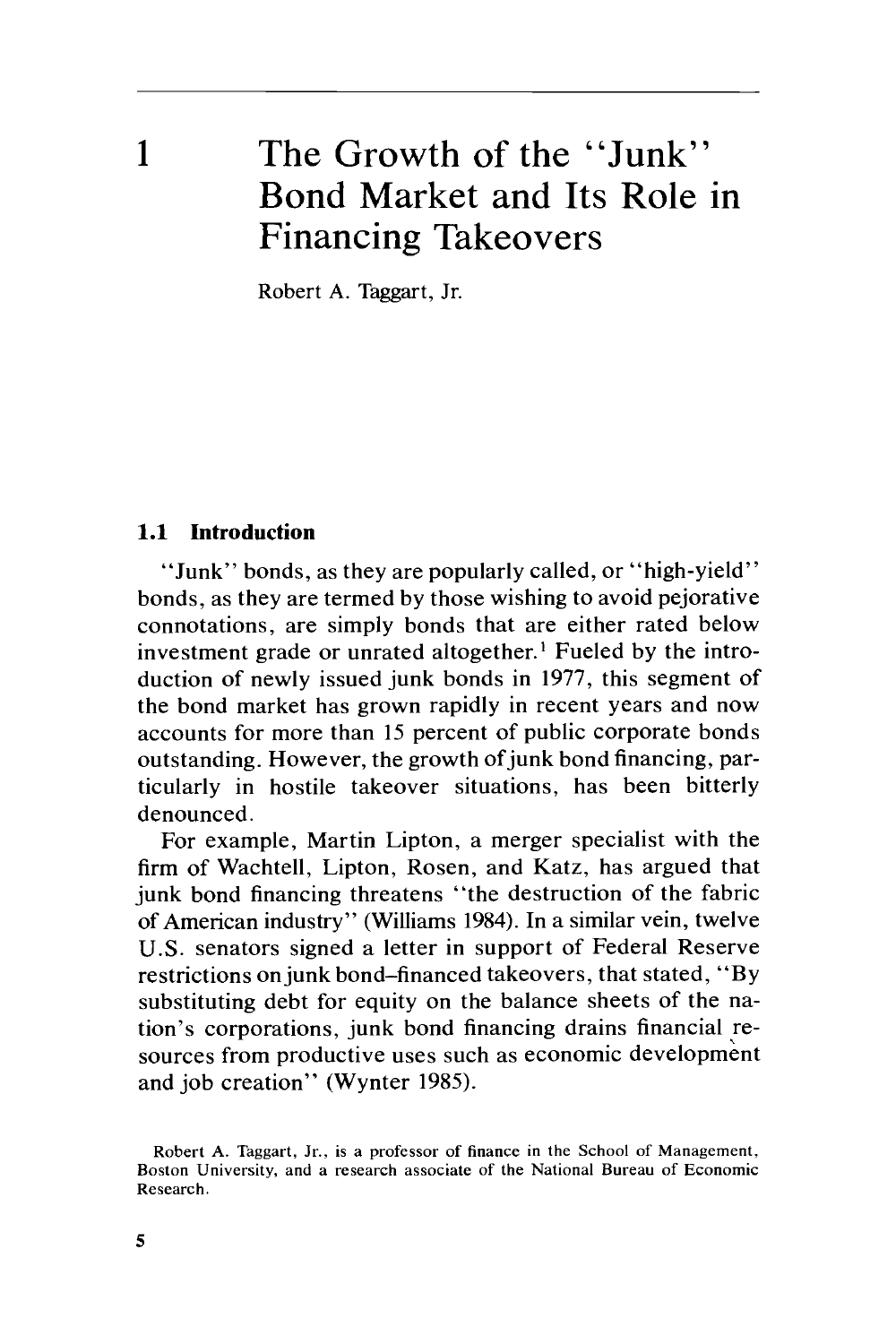Why did junk bond financing arise, and how important is its influence in the capital markets? Why has it been the target of such acrimony, and how justified are the charges of its critics? This paper seeks to answer these questions.

Section 1.2 describes the major forces that have shaped capital market developments generally in recent years. Against this backdrop, the growth and current dimensions of the junk bond market are traced in section 1.3. It is argued that junk bond financing is a natural outgrowth of the same forces that have influenced the capital market as a whole. Section 1.4 reviews both the charges that have been brought against junk bonds and the evidence available for assessing those charges, and section 1.5 offers conclusions.

# **1.2 Forces Underlying Recent Capital Market Developments**

The past ten to fifteen years have been ones of highly uncertain inflation and interest rate volatility. Since the Federal Reserve announced in 1979 that it would pay less attention to interest rate levels, the standard deviations of returns on fixed income securities have more than doubled (Ibbotson 1985). Changing rates of inflation have contributed to sharp swings in the availability of internal funds relative to total corporate financing needs (Taggart 1986). Thus, U. S. corporations have had to move in and out of the external capital markets more frequently in recent years, and they have faced highly uncertain conditions when doing so.

In response to these conditions, corporations have placed greater emphasis on reducing the costs of raising external funds. They have gone further afield to tap new sources of funds, as is illustrated by the growth of Eurodollar bond financing by **U.S.** corporations from \$300 million in 1975 to \$20 billion in 1984 (Kidwell, Marr, and Thompson 1985). Even firms with little or no overseas operations, such as public utilities, have raised funds in this market. Corporations have also sought when possible to raise funds directly from investors, thus avoiding the administrative and regulatory costs implicit in borrowing from financial intermediaries. This is exemplified by the rapid growth of the commercial paper mar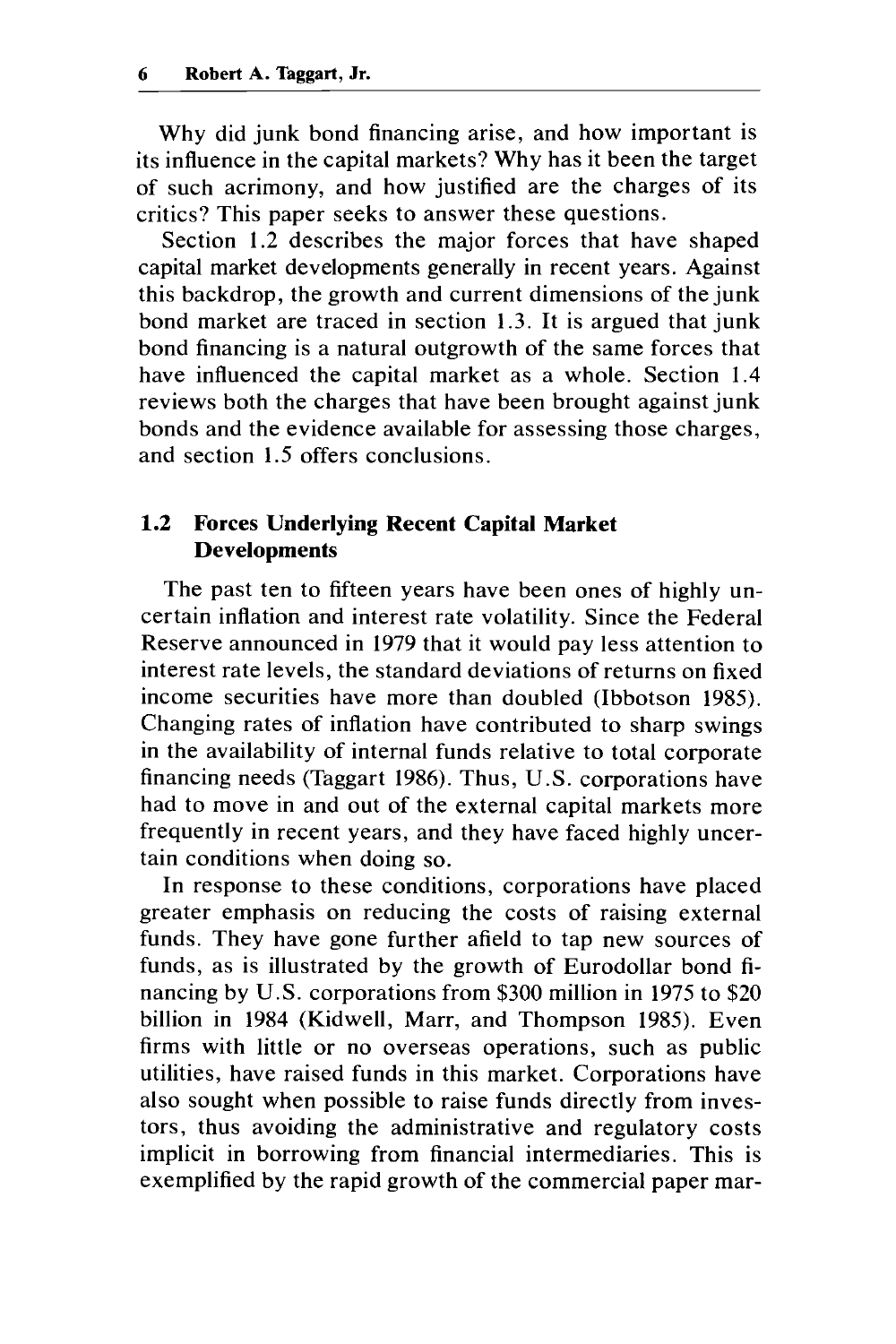ket, in which outstanding paper of nonfinancial corporations quadrupled to more than **\$80** billion between **1978** and **1985.**  As a result, commercial and industrial loans from large banks fell from **34** percent of nonfinancial business borrowing in **1978**  to **28** percent in **1985.** 

Similarly, changes in investor behavior have been induced by more volatile conditions in capital markets. Investors have searched for higher-yielding securities after suffering losses from inflation, and they have been more inclined to trade securities in response to changing economic conditions. Annual secondary market trading volume in Treasury bonds, for example, has increased tenfold since **1978** to more than **\$10** trillion in **1985** (Frydl **1986).** Among financial intermediaries, a similar desire for flexibility has manifested itself in the unbuckling of loan origination from investment, as in the growth of mortgage-backed securities.

Recent years have also witnessed increased competition among financial institutions. Making loans to prime customers has become more of a commodity-type business as U.S. banks have faced competition both from foreign banks and from the commercial paper market. Banks have thus turned increasingly to asset-based financing and other forms of lending to lower-grade credits in an attempt to maintain profit margins. A similar phenomenon has occurred in investment banking, where margins on underwriting bonds for large corporate customers have narrowed, especially since **1982,** when the shelf registration rule (Rule **415)** was adopted. This has in turn led to an emphasis on higher-margin activities, such as advising on mergers and acquisitions. Investment bankers have also tried to attract customers with innovative securities and transactions, such as zero coupon bonds and interest rate swaps.

Competitive upheaval has affected numerous other sectors of the U.S. economy as well. The effects of regulatory change, foreign competition, volatile commodity prices, and new technology have been felt in industries ranging from transportation and communication to energy and manufacturing. Mergers and divestitures, new investment, and plant closings have led to large capital flows into and out of these industries. In the financial markets, these activities have placed a premium on the ability to mobilize large amounts of capital quickly.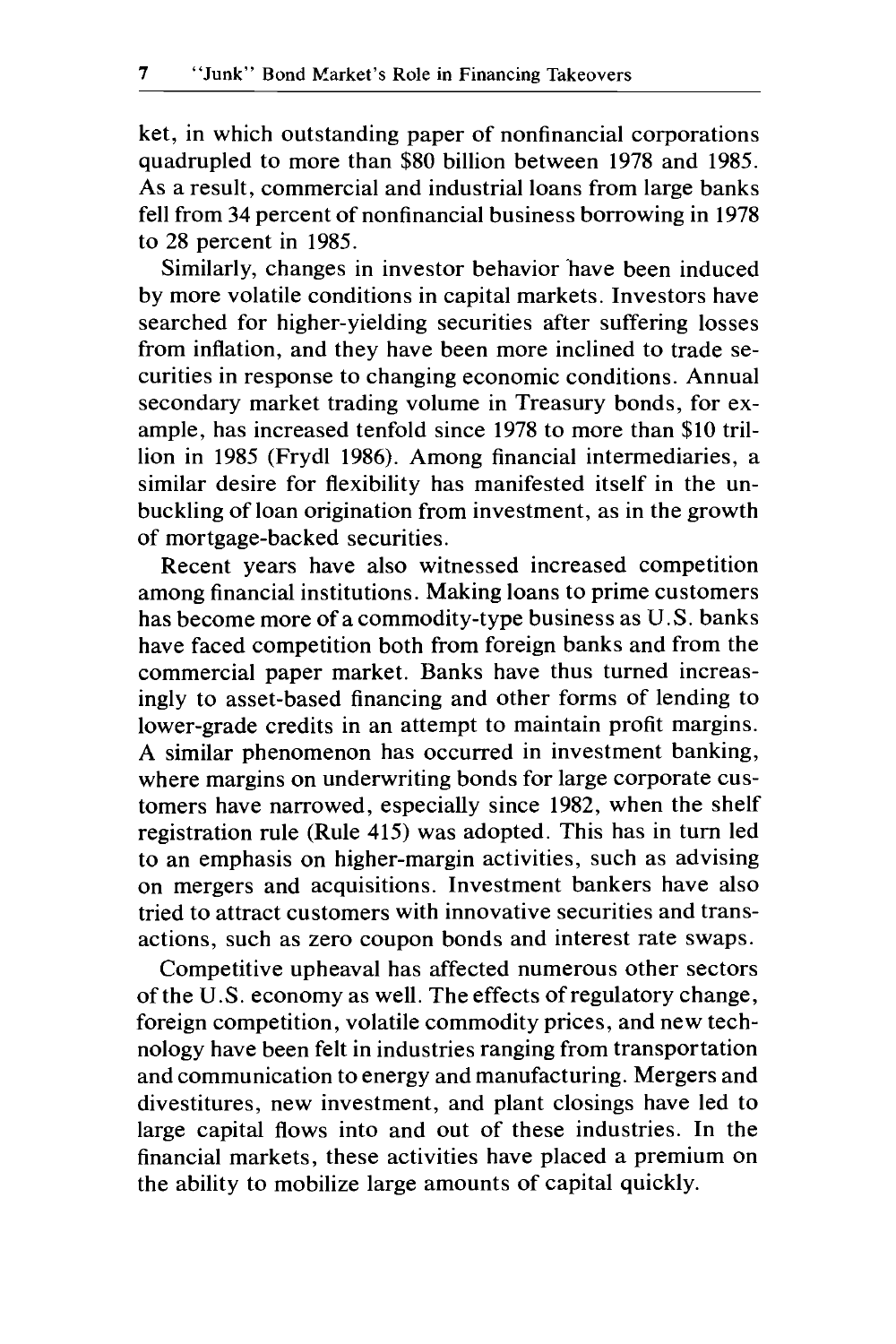In the next section it will be argued that the growth of the junk bond market is a product of this same set of forces. It should also be noted that the turbulent economic environment resulting from these forces has given rise to a host of emotioncharged policy issues. These include the debate over "industrial policy," the soundness of corporate financial practices , the stability of financial intermediaries in the face of regulatory and competitive change, and the role of mergers and takeovers in economic growth. Since the growth of the junk bond market stems from the economic forces that gave rise to these issues, it should not be surprising that the market itself has become entwined in many of the same issues.

#### **1.3 Dimensions of the Junk Bond Market**

#### 1.3.1 Growth of the Market

Prior to 1977, the public junk bond market consisted almost entirely of "fallen angels," or bonds whose initial investment grade ratings were subsequently lowered. **As** the first two columns of table 1.1 show, fallen angels accounted for about *5* percent, on average, of **U.S.** corporations' public straight debt outstanding between the beginning of 1970 and the end of 1976.

The market began to change in 1977, when bonds that were rated below investment grade from the start were first issued in significant quantities. Although Lehman Brothers is credited with having underwritten the first such issue *(Institutional Investor* 1985), Drexel Burnham Lambert turned this innovation into a major business thrust and quickly became the market leader.2

The economic conditions described in the preceding section were conducive to increased acceptance of junk bonds at this time. For example, investors' search for higher-yielding securities had already enhanced interest in lower-grade bonds, so new issues offered a way to satisfy this demand.

At the same time, the changing industrial structure was stimulating the growth of a number of medium-sized firms whose lack of credit history prevented them from qualifying for investment grade bond ratings. Junk bonds afforded such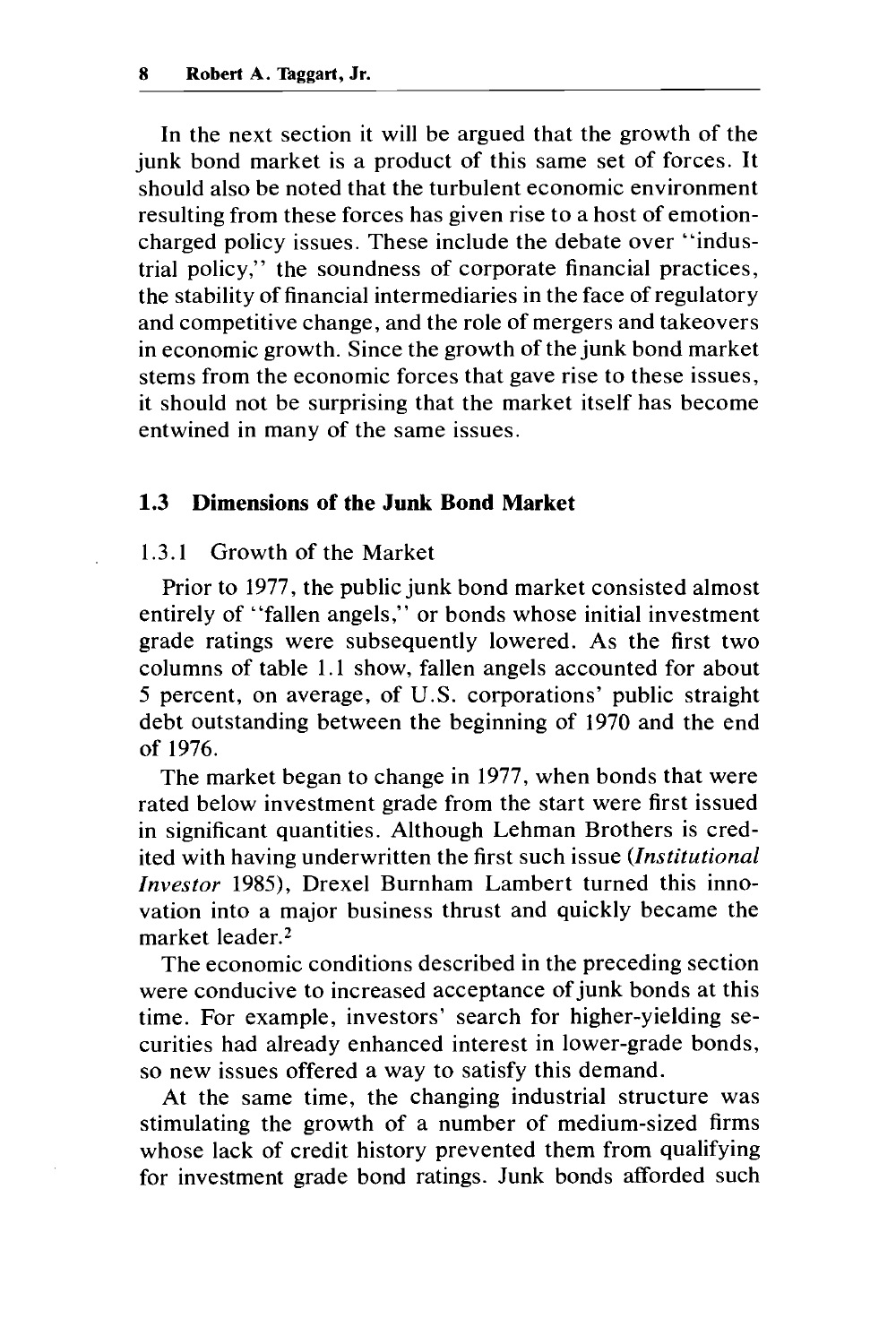|      | <b>Total Public</b><br>Straight | Public<br>Straight      | $(2)$ as $%$<br>of $(1)$ | Total<br>Corporate               | $(2)$ as $%$<br>of $(4)$ |
|------|---------------------------------|-------------------------|--------------------------|----------------------------------|--------------------------|
| Year | <b>Bonds</b> <sup>a</sup>       | Junk Bonds <sup>a</sup> | (3)                      | <b>Bonds</b> <sup>b</sup><br>(4) | (5)                      |
|      | (1)                             | (2)                     |                          |                                  |                          |
| 1985 | 410.0                           | 59.1                    | 14.5                     | 653.7                            | 9.0                      |
| 1984 | 371.1                           | 41.7                    | 11.2                     | 568.9                            | 7.3                      |
| 1983 | 339.9                           | 28.2                    | 8.3                      | 518.0                            | 5.4                      |
| 1982 | 320.9                           | 18.5                    | 5.8                      | 487.4                            | 3.8                      |
| 1981 | 303.8                           | 17.4                    | 5.7                      | 458.6                            | 3.8                      |
| 1980 | 282.0                           | 15.1                    | 5.4                      | 431.7                            | 3.5                      |
| 1979 | 245.0                           | 9.4                     | 3.8                      | 370.8                            | 2.5                      |
| 1978 | 245.0                           | 9.4                     | 3.8                      | 370.8                            | 2.5                      |
| 1977 | 228.5                           | 8.5                     | 3.7                      | 333.1                            | 2.6                      |
| 1976 | 209.9                           | 8.0                     | 3.8                      | 304.4                            | 2.6                      |
| 1975 | 187.9                           | 7.7                     | 4.1                      | 277.7                            | 2.7                      |
| 1974 | 167.0                           | 11.1                    | 6.6                      | 251.9                            | 4.4                      |
| 1973 | 154.8                           | 8.1                     | 5.2                      | 233.2                            | 3.5                      |
| 1972 | 145.7                           | 7.1                     | 4.9                      | 219.1                            | 3.2                      |
| 1971 | 132.5                           | 6.6                     | 5.0                      | 200.2                            | 3.3                      |
| 1970 | 116.2                           | 7.0                     | 6.0                      | 176.5                            | 4.0                      |

**Table 1.1 Outstanding Debt of U.S. Corporations (billions of dollars)** 

<sup>a</sup>Measured as of June 30 for each year. Source: Altman and Nammacher (1985b, 1986).

bAverage of beginning and ending years' figures. Source: Board of Governors of Federal Reserve System.

firms direct access to investors and thus provided a potentially lower-cost alternative to borrowing through financial intermediaries.

In investment banking, the competitive pressures described in the preceding section were already eroding the profitability of high-grade bond underwriting, so firms in the industry had become increasingly receptive to new market segments. Since only *6* percent **of** the roughly 11,000 public corporations in the United States qualify for investment grade ratings (Paulus **1986),** junk bond underwriting appeared to offer a higher-margin business with potential for growth. Hence the development of the junk bond business in investment banking may be seen as analogous to commercial banks' pursuit of nonprime customers in an attempt to maintain profitability.

Newly issued junk bonds were an especially attractive business opportunity for Drexel Burnham, which had little established position in the higher-quality segment of bond under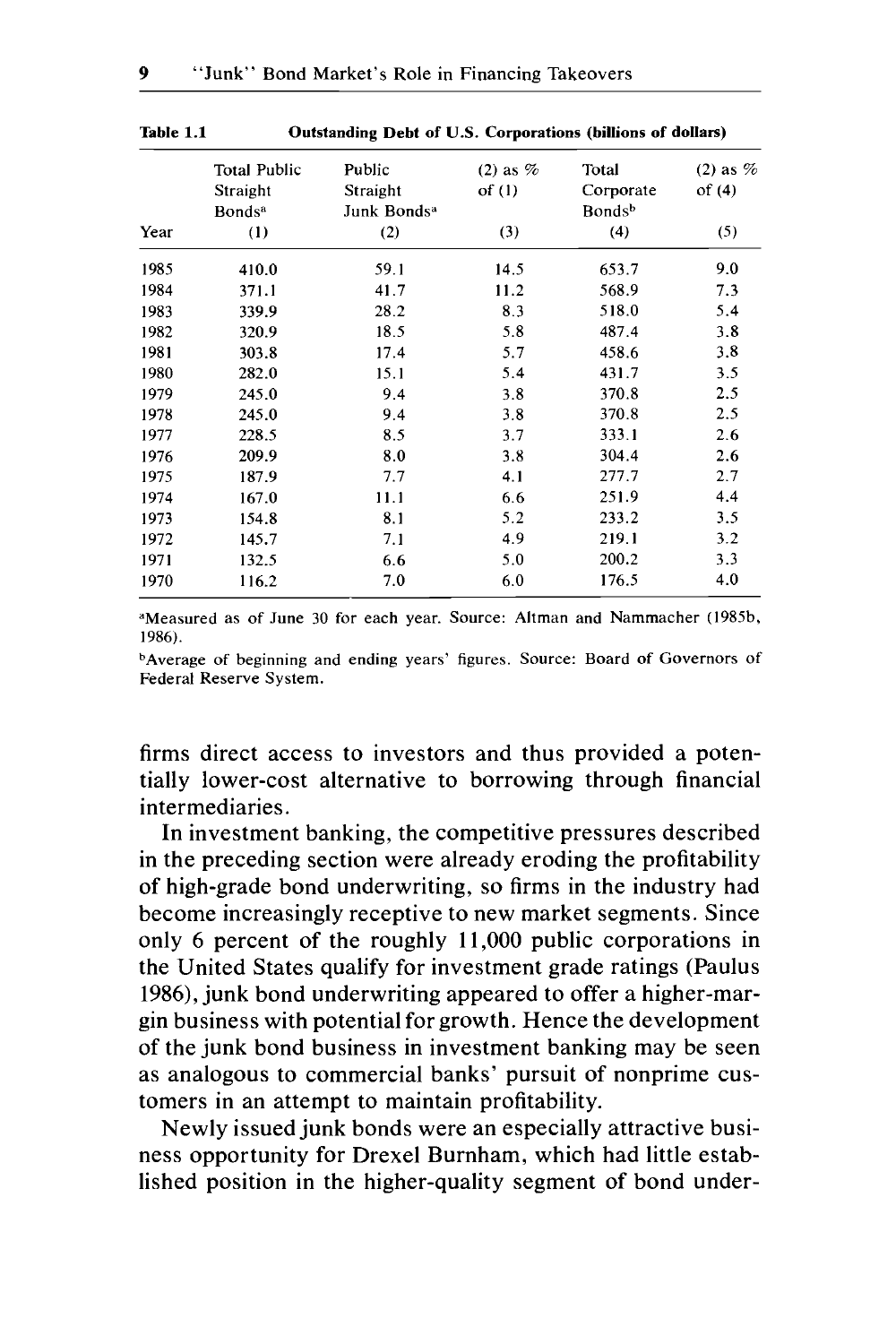writing and few competitive advantages on which it could build such a position. It did, however, have an established junk bond trading operation, which Michael Milken had been developing since the early 1970s. Drexel Burnham had already established a network of potential investors and the capability to serve as a secondary market-maker; together, these were key contributing factors to its dominance of junk bond underwriting. Issuers saw Drexel's investor network as giving it almost a unique ability to mobilize large amounts of capital quickly, while investors found junk bonds far more attractive when they could be resold in a liquid secondary market.3

It can be argued, in fact, that much of what was innovative about newly issued junk bonds was the ability to trade them. As Jensen (1986) has pointed out, junk bonds can be thought of as term loans that have been packaged to enhance their liquidity and divisibility. They are thus a substitute for bank loans and private placements, which the original lenders typically hold until maturity. In this light, the development of the junk bond market is analogous to the securitization process that has taken place in the mortgage market.

Table 1.2 documents the growth **of** the new issue portion of the junk bond market since 1977. Most new issues are unsecured public straight debt with typical maturities in the ten- to

| Table 1.2       | Yearly Public Issues of Corporate Debt (billions of dollars) |                           |              |  |  |
|-----------------|--------------------------------------------------------------|---------------------------|--------------|--|--|
|                 | Total Public Bond                                            | Public Issues of          |              |  |  |
|                 | Issues by U.S.                                               | Straight Junk             | $(2)$ as $%$ |  |  |
|                 | Corporations <sup>a</sup>                                    | <b>Bonds</b> <sup>b</sup> | of $(1)$     |  |  |
| Year            | (1)                                                          | (2)                       | (3)          |  |  |
| 1986 (1st half) | 114.3                                                        | 15.8                      | 13.8         |  |  |
| 1985            | 120.0                                                        | 19.8                      | 16.5         |  |  |
| 1984            | 73.6                                                         | 15.8                      | 21.4         |  |  |
| 1983            | 47.6                                                         | 8.5                       | 17.8         |  |  |
| 1982            | 44.3                                                         | 3.2                       | 7.2          |  |  |
| 1981            | 38.1                                                         | 1.7                       | 4.6          |  |  |
| 1980            | 41.6                                                         | 2.1                       | 5.0          |  |  |
| 1979            | 25.8                                                         | 1.7                       | 6.5          |  |  |
| 1978            | 19.8                                                         | 2.1                       | 10.8         |  |  |
| 1977            | 24.1                                                         | 1.1                       | 4.6          |  |  |

a1986 figure from *Investment Dealer's Digest.* Figures for 1977-85 from *Federal Reserve Bulletin.* 

b1986 figure from *Investment Dealer's Digest.* Figures for 1977-85 from Drexel Burnham Lambert (1986).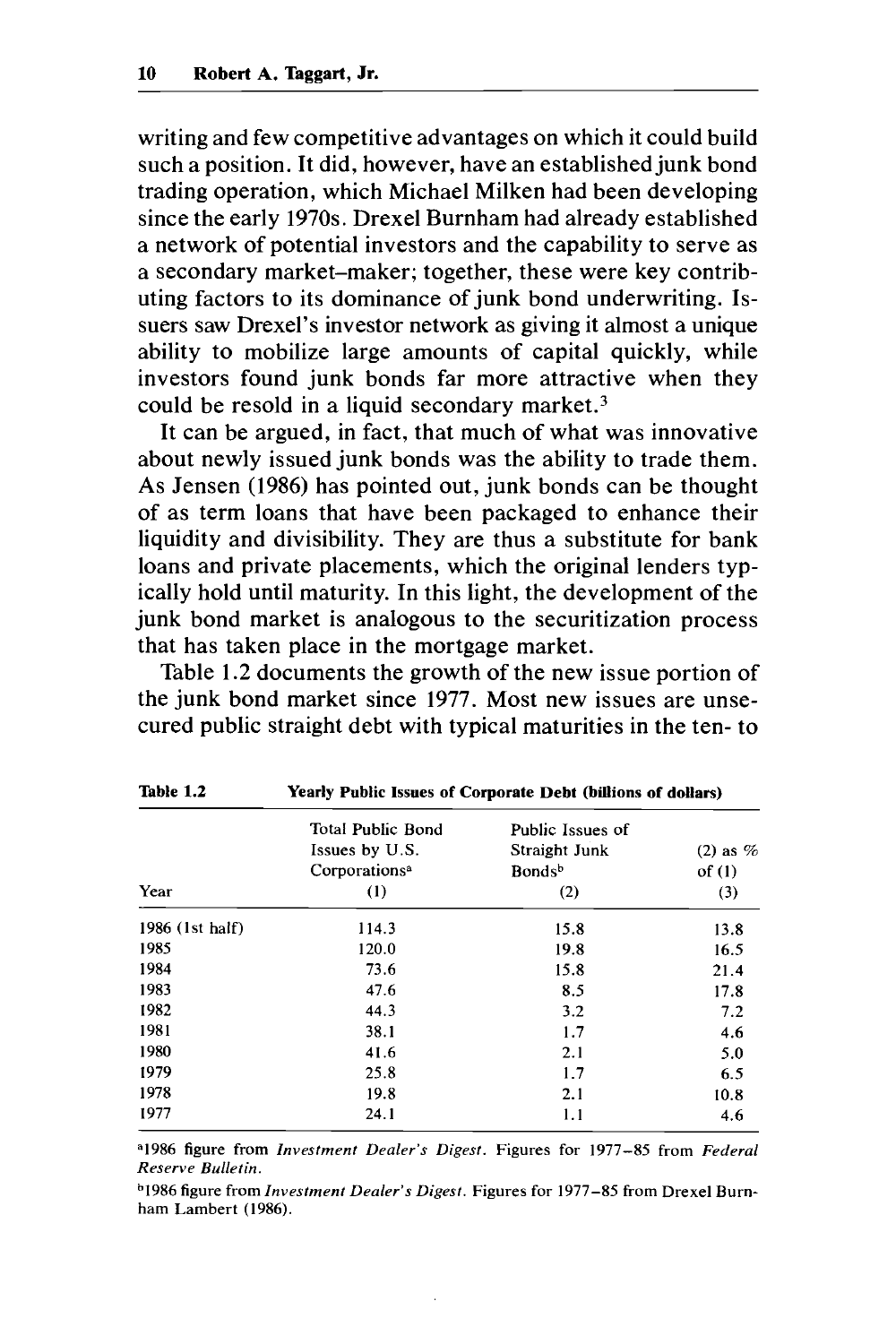fifteen-year range.4 Since 1983, junk bonds of this type have averaged nearly 17 percent of total (convertible plus straight) public bond issues by U.S. corporations. Largely as a result of the increase in new issues, the share of junk bonds in total corporate bonds outstanding has also grown substantially. The market's rapid growth, in fact, is reflected in the continually increasing estimates of its size. According to a Morgan Stanley estimate (Altman and Nammacher 1986) shown in table 1.1, straight public junk bonds outstanding amounted to \$59.1 billion in mid-1985. This represents over 14 percent of straight public corporate debt and 9 percent of total corporate bonds outstanding. Drexel Burnham (1986) provides an estimate of \$82 billion in junk bonds by year-end 1985, which represents 19.1 percent of year-end public straight debt and nearly 12 percent of total corporate bonds outstanding at the end of the year. When convertibles and private placements with registration rights are also included, the share of junk bonds is slightly higher.<sup>5</sup> Finally, Morgan Stanley's data indicate that, as a result of both new issues and bond downgrades, public junk bonds outstanding had grown to \$92.9 billion by June 30, 1986.

#### 1.3.2 Investors

Financial institutions are the primary investors in junk bonds; Drexel Burnham estimates their total holdings to be between 80 and 90 percent. This represents between \$45 and \$84 billion in total holdings, depending on the date on which total junk bonds outstanding are estimated. Within the financial institutions category, approximately \$5.5 billion (or 7 percent of outstanding junk bonds) was held by savings and loan associations, including their unconsolidated but wholly owned subsidiaries at year-end 1985.6 There were also forty high-yield bond mutual funds by the end of 1985, with total assets of approximately \$12 billion (about 15 percent of outstanding junk bonds). This had grown to forty-five funds with nearly \$21 billion in assets by mid-1986. However, the assets of these funds were not invested exclusively in junk bonds (Altman and Nammacher 1985b, 1986). Other institutional holders of junk bonds include pension funds, insurance companies, commercial banks, and investment banking firms.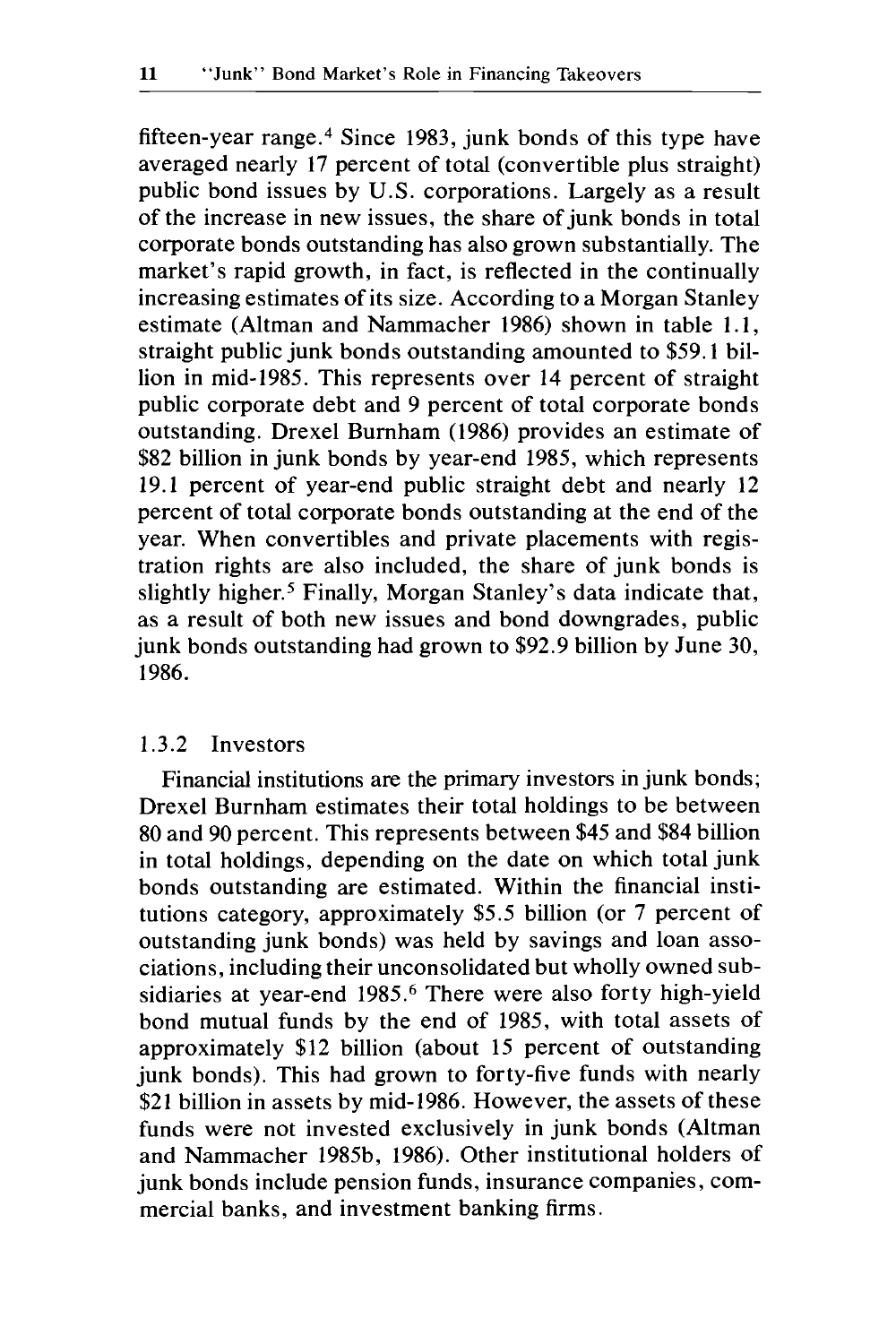### 1.3.3 Junk Bond Returns and Risk

As one would expect, junk bonds experience more defaults than investment grade bonds, but as a group, they also tend to have higher returns. For the period 1974-85, the annual default rate on rated junk bonds averaged 1.53 percent, compared with 0.09 percent for all rated public straight bonds (Altman and Nammacher 1986).' During 1985 the default rate for junk bonds (1.68 percent) was slightly higher than its previous average, but at the same time the default rate for all bonds (0.23 percent) was substantially higher than average. For the first six months of 1986, the rate for junk bonds increased again to about 3 percent.

Although differences in returns are sensitive to the period chosen, junk bond returns have generally compared favorably with those of higher-grade bonds. For the period 1978-85, for example, Altman and Nammacher (1986) calculated a compound annual rate of return of 12.4 percent for junk bonds compared with 9.7 percent for the Shearson Lehman Long-Term Government Bond Index. For the period 1976-85, the average total reinvested return for high-yield mutual funds was 206.8 percent, compared with 178.0 percent for U.S. government bond funds. Using internal worksheets from marketmakers, Blume and Keim (1984) constructed their own index of junk bond returns and found an annualized compound monthly rate of return of 20.3 percent for the period January 1982 to May 1984, compared with 15.0 percent for a portfolio of AAA-rated bonds. For the same period, they also found a positive (though not quite statistically significant) "alpha," or risk-adjusted excess rate of return of 0.61 percent, compared with 0.24 percent for AAA bonds. $8$  It would be unjustified, of course, to extrapolate any of these specific return spreads to future periods, but there is substantial evidence that portfolios of junk bonds have performed relatively well in the recent past.

#### 1.3.4 Junk Bonds and Merger Activity

By far the most controversial use of junk bonds has been in leveraged buyouts and takeovers. Drexel Burnham began selling junk bonds to finance leveraged buyouts in 1981, and in 1983 the firm conceived the idea of using junk bond financing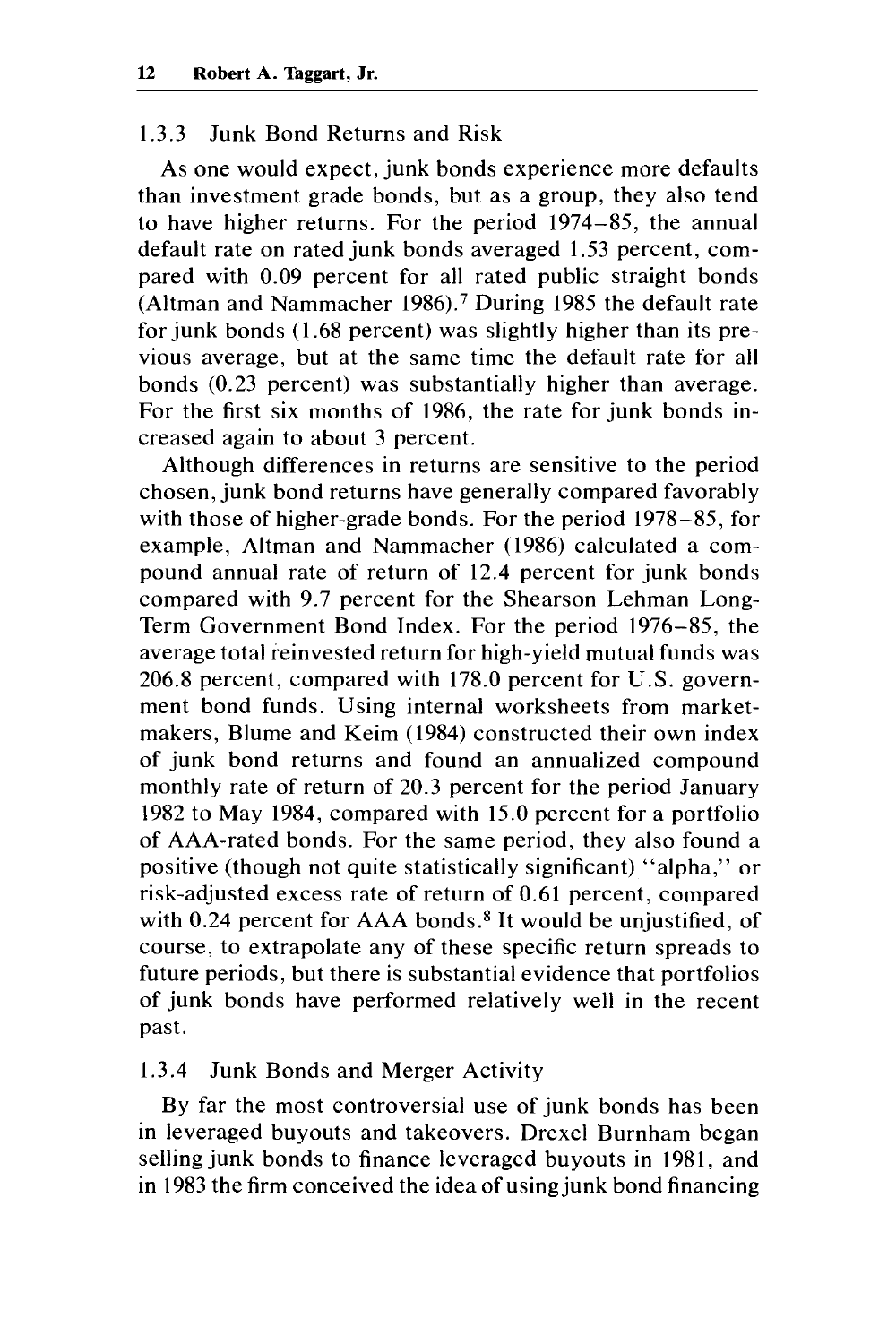commitments in connection with hostile takeovers. Again, Drexel's trading capability and investor network, which gave it the ability to raise large amounts of funds on relatively short notice, made acquisition activity a natural extension of its existing business. In particular, it had already established trading relationships with a number of so-called corporate raiders, including the Belzberg family, Carl Lindner, and Saul Steinberg (Bianco 1985).

Although a variety of financing structures have been used, the one attracting the most attention was that in which a potential acquirer, backed by financing commitments from investors, makes a tender offer for some fraction of the target company's shares. The commitments represent the investors' promise to purchase some amount of junk bonds or other securities, provided that the specified fraction of shares is tendered under the terms of the offer. The securities may be issued through a shell corporation, set up specifically for the purpose of acquiring the target's shares, but they are not explicitly collateralized by those shares. If the tender offer succeeds, the target company's assets can then be used as collateral for any additional loans needed to complete the acquisition. Whether or not the offer succeeds, the investors receive commitment fees ranging from **3/8** percent to I percent of the funds committed (Bleakley 1985).

From the acquirer's standpoint, the principal advantage of this structure is speed. Delays are felt to favor the target company in a hostile takeover attempt, and except for large acquirers, raising the needed funds can often be a source of delay. By relying on its established investor network, however, Drexel Burnham found that it could obtain sizable financing commitments in a relatively short period. This in turn considerably enhanced the ability of an acquirer to attempt the takeover even of a much larger target. Of course, investors' willingness to make these commitments on short notice depended on a good relationship with Drexel Burnham, based on successful investments in previous dealings with the firm. As long as this relationship could be maintained, though, Drexel Burnham was able to raise capital quickly.

Not surprisingly, the increased ability of "raiders" to attempt the takeover of even very large companies aroused an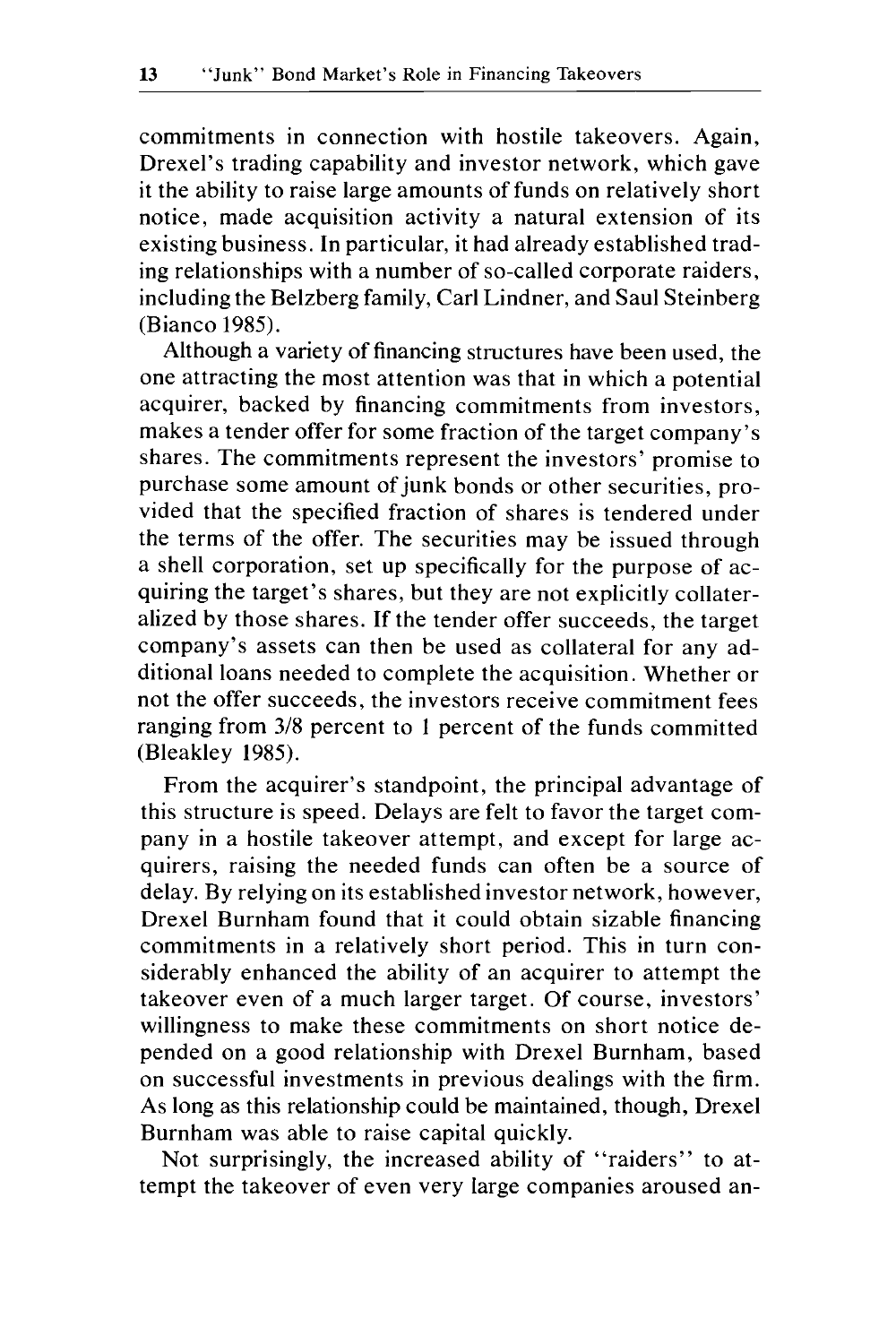ger and suspicion in a number of quarters, and several bills were introduced in Congress aimed at curbing junk bond financing of takeovers. Some critics were especially disturbed that a small number of large investors appeared to be taking turns financing one another in takeover raids.<sup>9</sup>

To date, however, the only legislative or regulatory action taken against junk bonds has been by the Federal Reserve Board. Despite the fact that junk bonds issued in takeovers are not explicitly collateralized by the shares of the target company, the Fed voted in January **1986** to apply margin regulations to stock purchases by shell corporations. The ruling stipulated numerous exceptions, however, and thus made it clear that it was aimed directly at hostile takeovers using the shell financing structure just described.<sup>10</sup>

While it is clear that junk bonds have sparked heated controversy, it is less clear how important their actual role in financing acquisitions has been. Estimates of the amount of junk bond financing used in acquisitions differ widely but a range of possibilities can be established.

Drexel Burnham **(1985),** for example, estimates that in **1984,**  about **\$1.7** billion in publicly issued junk bonds was associated with acquisitions and leveraged buyouts. This represents about **<sup>11</sup>**percent of total public junk bond issues for the year and about **1.4** percent of the total **1984** value of merger and acquisition activity.<sup>11</sup> Of this amount, Drexel Burnham estimates that **\$0.6** billion, or **4** percent of **1984's** total public junk bond issues, was associated with hostile takeovers. **A** very preliminary Drexel Burnham estimate (reported in Jensen **1986)** indicates that during **1985,** junk bond acquisition financing may have risen to **\$3.8** billion, which represents **19** percent of total public junk bond issues for the year and **2.7** percent of total merger financing.

The Federal Reserve Board, by contrast, estimates that **\$6.5**  billion, or **41** percent of **1984's** total junk bond issues, was related to mergers or acquisitions in some way (Martin **1985).**  In addition, it estimates that **\$4.3** billion in privately placed junk bonds was merger related, so that **\$10.8** billion in all, or about **9** percent of **1984's** total merger and acquisition activity, was financed with junk bonds.<sup>12</sup>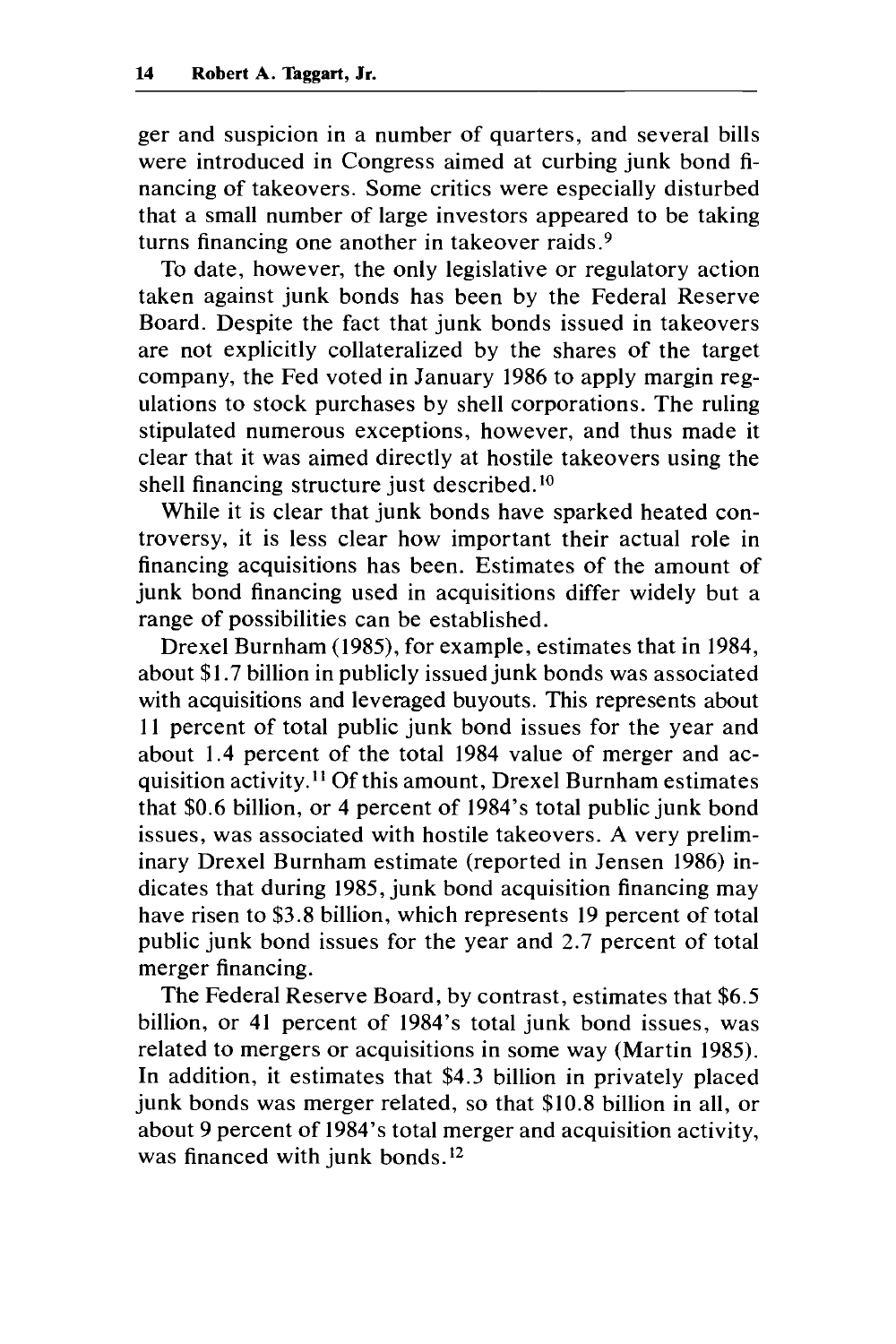Finally, Morgan Stanley gives an intermediate figure, estimating that junk bond financing of acquisitions and leveraged buyouts came to about \$3.3 billion in 1984 and \$6.2 billion in 1985 (Paulus 1986). This represents 21 percent and 31 percent, respectively, of total junk bond issues for those years. It also represents 2.6 percent and 4.5 percent, respectively, of the total value of merger activity for 1984 and 1985.

#### 1.3.5 Conclusions about the Size of the Market

The inconsistencies in the figures cited above make it clear that the dimensions of the junk bond market are hard to determine precisely. Nevertheless, some general conclusions seem warranted.

First, the growth of the market has been impressive. Particularly since 1982, the share of junk bonds in both new issues and total corporate bonds outstanding has increased sharply. There can be no doubt that junk bonds now represent an important segment of the corporate bond market.

Second, while the importance of junk bonds must be conceded, it should also be recognized that they hardly threaten to overwhelm the market. The data in table 1.2, for example, do not give strong grounds for predicting that junk bonds' market share will experience further rapid increases in the immediate future.

Third, the role of junk bond financing in mergers and acquisitions must likewise be seen as significant, but not predominant. By any set of estimates, only a small part of the value of junk bonds issued is used for acquisitions. The rest is used to finance ongoing business operations. In addition, merger-related junk bond issues represent only a small fraction of total merger and acquisition activity.

#### **1.4 Policy Issues Surrounding the Junk Bond Market**

It has been argued in preceding sections that uncertain inflation and interest rate volatility, increased competition in the financial services industry, and the process of corporate restructuring have all contributed to the growth of the junk bond market. These forces have also produced a turbulent economic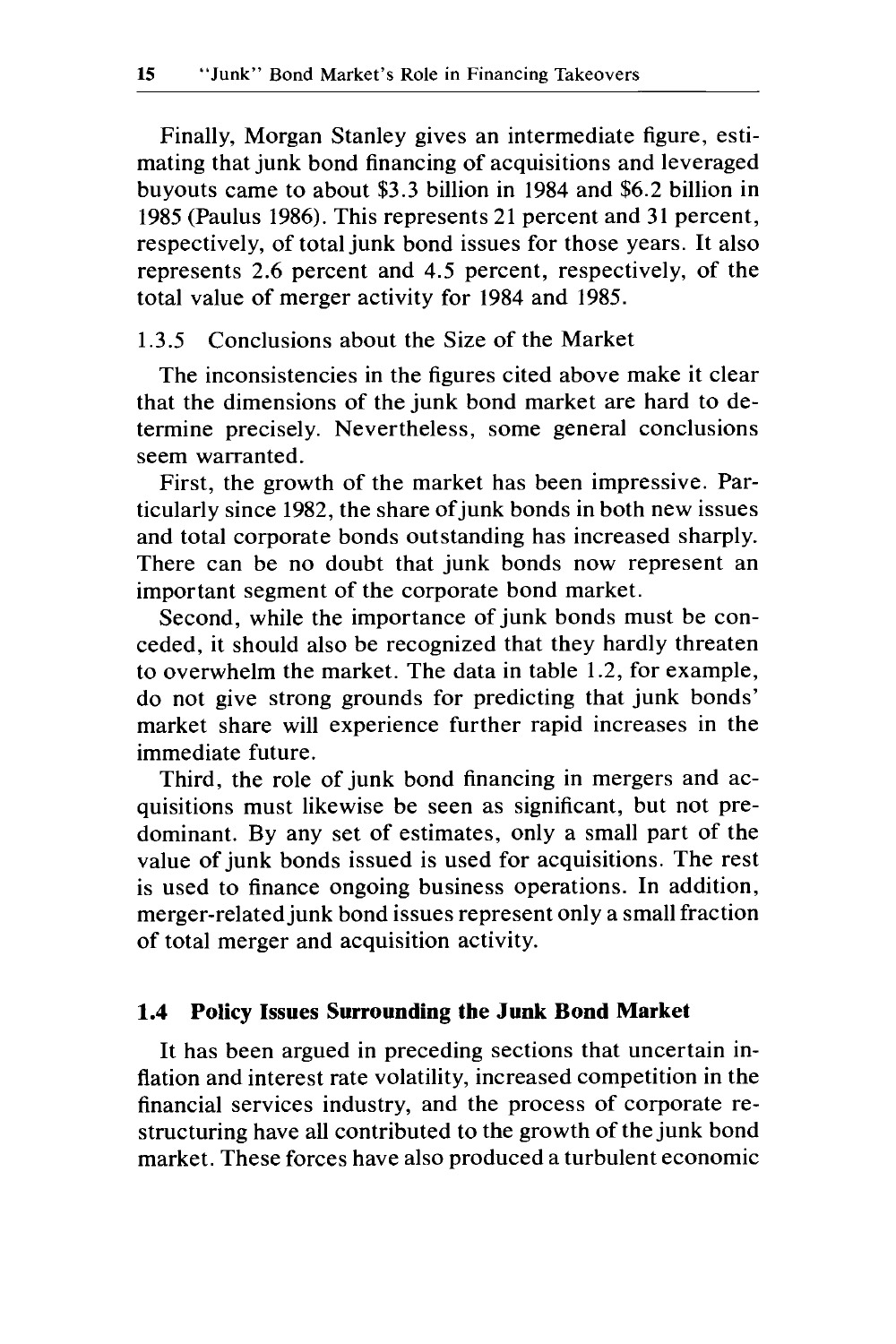environment, which has spurred policy debates about the level of debt in the economy, the stability of financial institutions, and the fairness and efficiency of the corporate takeover process. It is not surprising that the growth of the junk bond market, a product of the same economic forces, has been accompanied by the same policy debates. However, just as it would be implausible to argue that the junk bond market has itself been a root cause of interest rate volatility, financial services competition, and corporate restructuring, it would be equally implausible to argue that junk bonds have been fundamentally responsible for the perceived ills described in these policy debates. Let us consider several of these policy issues in turn.

# 1.4.1 Is There Too Much Debt in the **U.S.** Financial System?

There may be. If there is, however, it would be difficult to argue that the corporate sector is primarily responsible. It is true that there has been a fairly steady increase in recent years in corporate debt-equity ratios measured in book value terms. When measured in market value terms, by contrast, adjusting for inflation and for changes in the perceived ability of assets to generate cash, the debt-equity ratio has decreased substantially since 1974. In 1985, for example, the estimated market value debt-equity ratio for **U.S.** corporations was .37, compared with .61 in 1974 and an average of .46 for the period 1975-84. **l3** 

Moreover, as indicated in table 1.1, junk bonds do not account for a major fraction of total corporate debt. Since at least some portion of newly issued junk bonds are presumably a substitute for bank borrowing or private placements that corporations would otherwise have made, it is especially hard to argue that junk bonds have exerted any substantial upward influence on the overall corporate debt-equity ratio. Fears about the overall level of debt have been used to rationalize restrictions on the use of junk bonds in takeovers (Schultz **1985),**  such as the imposition of margin regulations by the Federal Reserve Board. Since takeovers account for only a small fraction of even total junk bond financing, such restrictions could hardly have much effect on total corporate debt.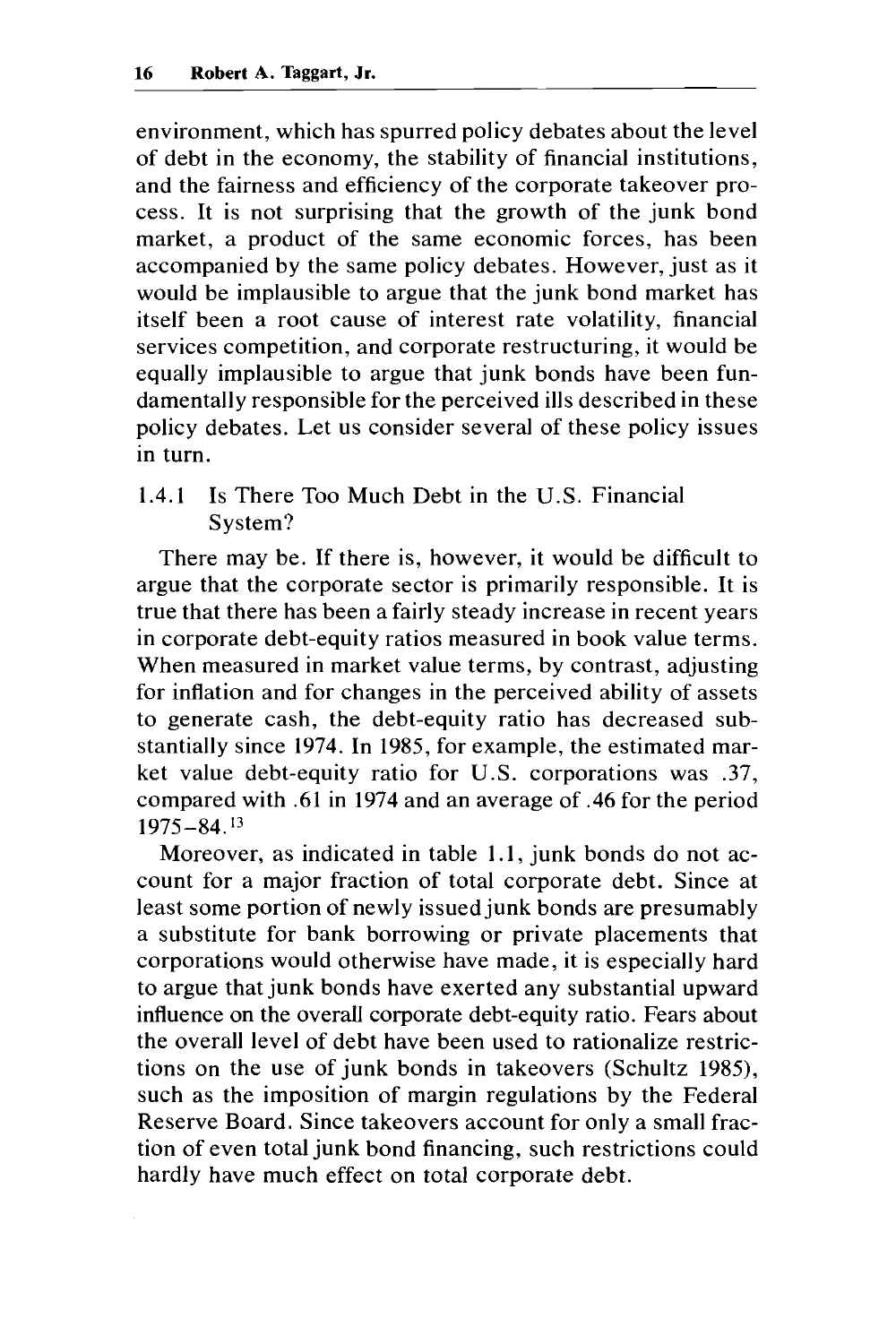# **1.4.2** Does Merger Activity Contribute to Increased Corporate Debt?

Available evidence indicates that this is not the case. A study by Becketti **(1986),** for example, found no statistical linkage between the value of merger activity in immediately preceding years and the total current level of domestic nonfinancial debt. But even if one disputes this evidence, the amount of junk bond merger financing is so small relative to total merger activity, as indicated in section **1.3.5,** that junk bonds could not have made much of a contribution to any merger-induced increase in total debt.

**1.4.3** Are Takeovers and Their Associated Tactics Harmful to the Economy?

This question has been widely debated, and a complete discussion is clearly beyond the scope of this paper. The point is, though, that this issue is also far beyond the scope of the junk bond market. Corporate raiders, greenmail and break-up acquisitions, or "asset-stripping," have all been blamed to some degree on junk bond financing. **l4** But while it is true that junk bond financing has facilitated hostile takeover bids by enabling potential acquirers to raise capital quickly, hostile takeovers existed long before the introduction of junk bond financing and would continue to exist even if the junk bond market were heavily curtailed by regulation or legislation. Moreover, there would appear to be no more compelling reasons to pay greenmail to a junk bond financed raider than to a raider financed by some other means. In the same vein, breaking up assets makes economic sense only when they are perceived to be worth more separately than together, whether or not the assets have been financed with junk bonds.

# **1.4.4** Do Junk Bond Holdings by Financial Institutions Pose a Threat to the Deposit Insurance Agencies?

The fear here is that savings and loans, in particular, have abused their new diversification power by purchasing exceptionally risky assets. In so doing, it is charged, they have shifted risk to the Federal Savings and Loan Insurance Corporation.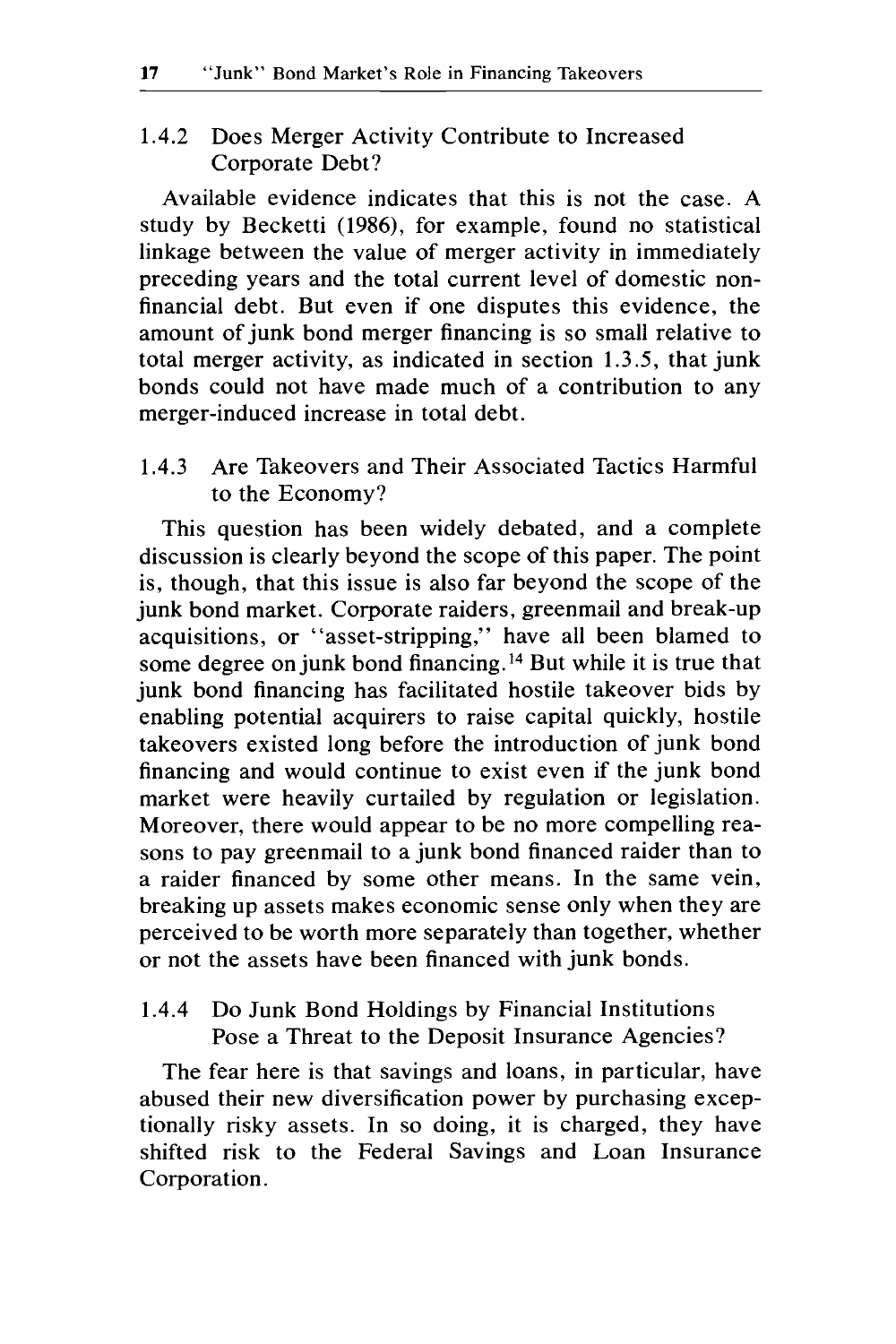In the broadest sense, this fear does not appear to be warranted. Federally chartered S&Ls are currently allowed to hold 1 percent of their assets in unrated bonds. Their 10 percent commercial lending authority may also be used to purchase junk bonds, giving total allowed holdings of 11 percent. Statechartered **S&Ls** in some states may devote larger fractions of their assets to junk bonds. In the aggregate, however, the Federal Home Loan Bank Board estimates the S&Ls held, on average, a total of *\$5.5* billion in junk bonds during 1985.15 This represents approximately one-half of 1 percent of the total assets of FSLIC-insured institutions, and thus junk bonds would not appear to pose a system-wide threat to the FSLIC.

Nevertheless, it is true that junk bond holdings are very concentrated among the nation's **S&Ls.** For example, as of June 1985, ten **S&Ls** (out of 3,180 FSLIC-insured institutions) held \$4.64 billion in junk bonds. This accounts for 77 percent of total junk bond holdings by S&Ls during that month and represents about 10 percent of total assets by those ten institutions. Five of these institutions are located in California and three in Texas, states that have more liberal asset composition regulations for state-chartered S&Ls. Furthermore, a single institution, Columbia Saving and Loan Association of Beverly Hills, California, held approximately \$1 billion in junk bonds at this time, and by June 30, 1986, it had increased its junk bond holdings to \$2.3 billion, or 28 percent of its total assets (Hilder 1986).

It is possible, then, that junk bonds could pose a problem for the FSLIC, albeit a problem confined to a relatively small number of institutions. But as in the debates discussed above, the issue is really much broader than the junk bond market itself. There is a host of risky financial practices in which S&Ls or other depository institutions might engage. It has yet to be demonstrated that junk bonds are significantly riskier than many other investments, such as construction loans or financial futures positions, and junk bond losses have not been a contributing factor in **S&L** failures to date. The FSLIC may indeed need to improve its procedures for monitoring and assessing S&L risk and for pricing deposit insurance, but junk bonds appear to be a small part of this overall problem.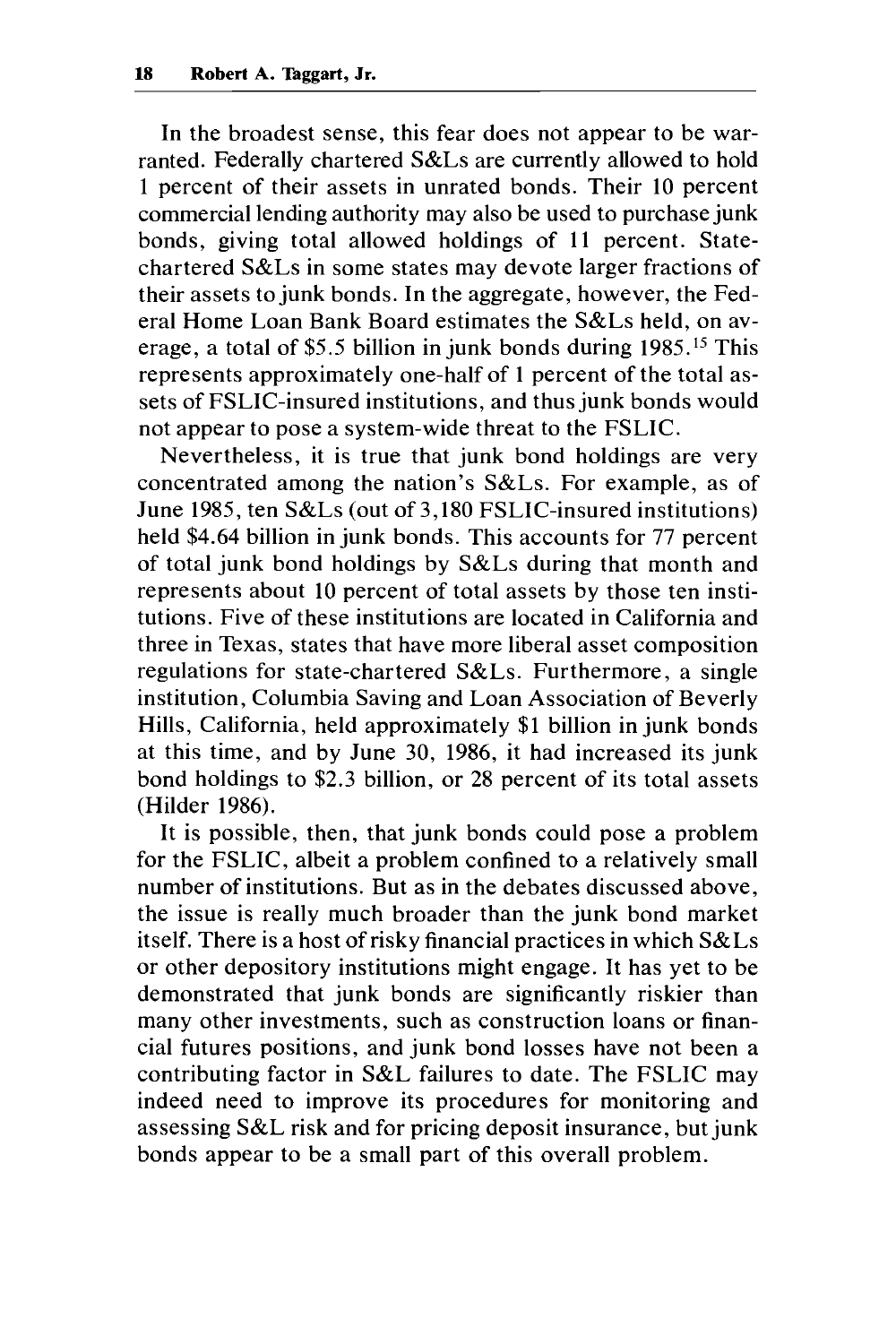## **1.4.5** Does Junk Bond Issuance Harm Other Bondholders?

The corporate restructuring phenomenon has increased leverage for a number of firms. This has come about through mergers, leveraged buyouts, and stock repurchases. In addition, many firms have altered the overall riskiness of their assets through acquisitions and divestitures. **As** a result of such transactions, the outstanding debt of a number of firms has been downgraded, and bondholders have suffered losses. **l6** To the extent that newly issued junk bonds have been involved in restructuring transactions, they have shared some of the blame for these losses and some see the problem of bondholder expropriation as an important legal issue (McDaniel **1986).** 

There is little reason to suppose, though, that transferring wealth from bondholders is a primary motivation for issuing junk bonds. Firms could not impose extensive damage on existing bondholders without severely penalizing the terms on which they could raise funds in the future. Empirical studies also suggest that, while restructuring transactions are beneficial to shareholders, they do not, on average, cause significant losses for bondholders.<sup>17</sup>

There can be no doubt, of course, that bondholders have experienced significant losses in individual cases. **l8** The restructuring phenomenon reflects a period of upheaval that was not widely anticipated, either by management or investors, at the time many outstanding bonds were issued. Thus, in retrospect, some investors have found themselves inadequately protected. In response, both investors and management have sought new protective mechanisms so as to make future bond issues more attractive. Several issues of "poison put" bonds have been made, for example, which allow holders to turn in their bonds for cash or stock in the event of a change in control of the issuing company (Hertzberg **1986).** Similar provisions in some recent private placements allow loans to be called if a major restructuring occurs (Picker **1986).** While restructuring transactions may pose difficult problems of negotiation between bondholders and firms, however, it is not clear that additional legislative or regulatory action is called for.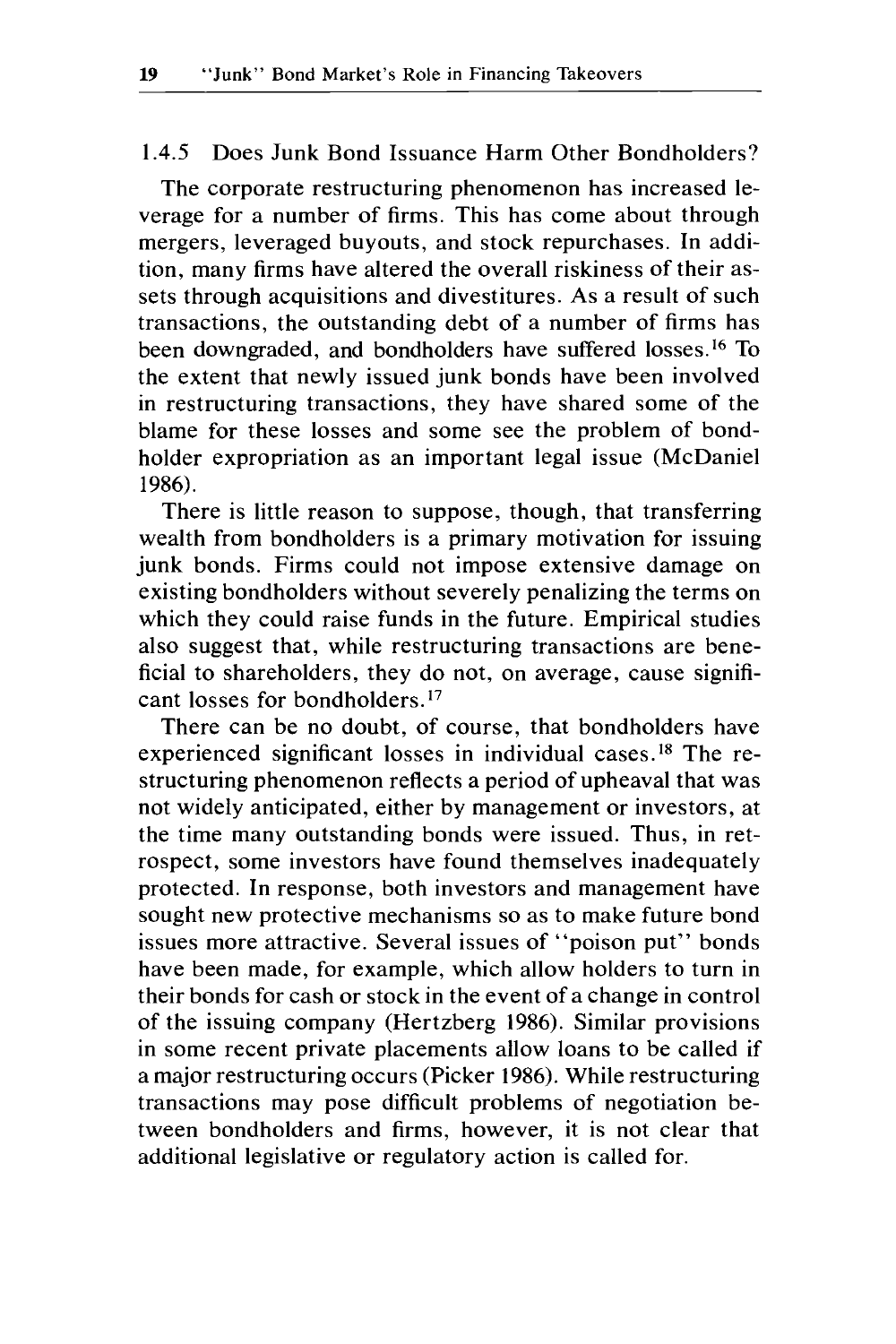#### **1.5 Conclusion**

This paper has attempted to assess the size and influence of the junk bond market. Newly issued junk bonds represent a significant financial innovation. Spawned by the forces of interest rate volatility, competition in financial services, and industrial restructuring, they have tapped a significant pocket of investor demand, thereby allowing many corporations to raise funds more quickly and on better terms than would otherwise have been available.

At the same time, the significance that junk bonds have been accorded in policy debates appears to stem more from their symbolic value than their real influence. The mere mention of their label can conjure up visions of corporate raiders and heavy debt burdens. But regardless of one's position on the larger policy issues, actions directed at the junk bond market by itself seem unlikely to have a radical impact on the aggregate level of debt, the amount of corporate restructuring activity, or the safety of the financial system.

# **Notes**

I am grateful to Richard Pickering of the Federal Home Loan Bank Board's Office of Policy and Economic Research, Eric H. Siber of Drexel Burnham Lambert, Inc., and Richard S. Wilson of Merrill Lynch Capital Markets for providing helpful information. They bear no responsibility, however, for any errors this paper may contain.

Under Moody's rating system, therefore, junk bonds are those rated Ba or lower, while under Standard & Poor's, they are defined as BB or lower. For ease of expression, the more common term, "junk" bonds, will be used throughout the paper, but no derogatory implications are intended by that usage. 1.

2. Drexel Burnham's dominance is illustrated by the fact that it served as lead manager for 56 percent of the value of total public junk bond issues during the period 1978-85 (Altman and Nammacher 1986).

Secondary trading volume in junk bonds is apparently substantial **3.**  relative to other types of corporate bonds. G. Chris Anderson of Drexel Burnham has estimated that annual secondary market trading volume currently amounts to \$240 billion (Reich 1986). This is about 20 percent of the annual dollar trading volume for New York Stock Exchange stocks.

The average years to maturity (ignoring sinking funds) of new junk 4. bond issues fell from nineteen years in 1978 to eleven years in 1985 (Altman and Nammacher 1986). Call and sinking fund provisions are usually similar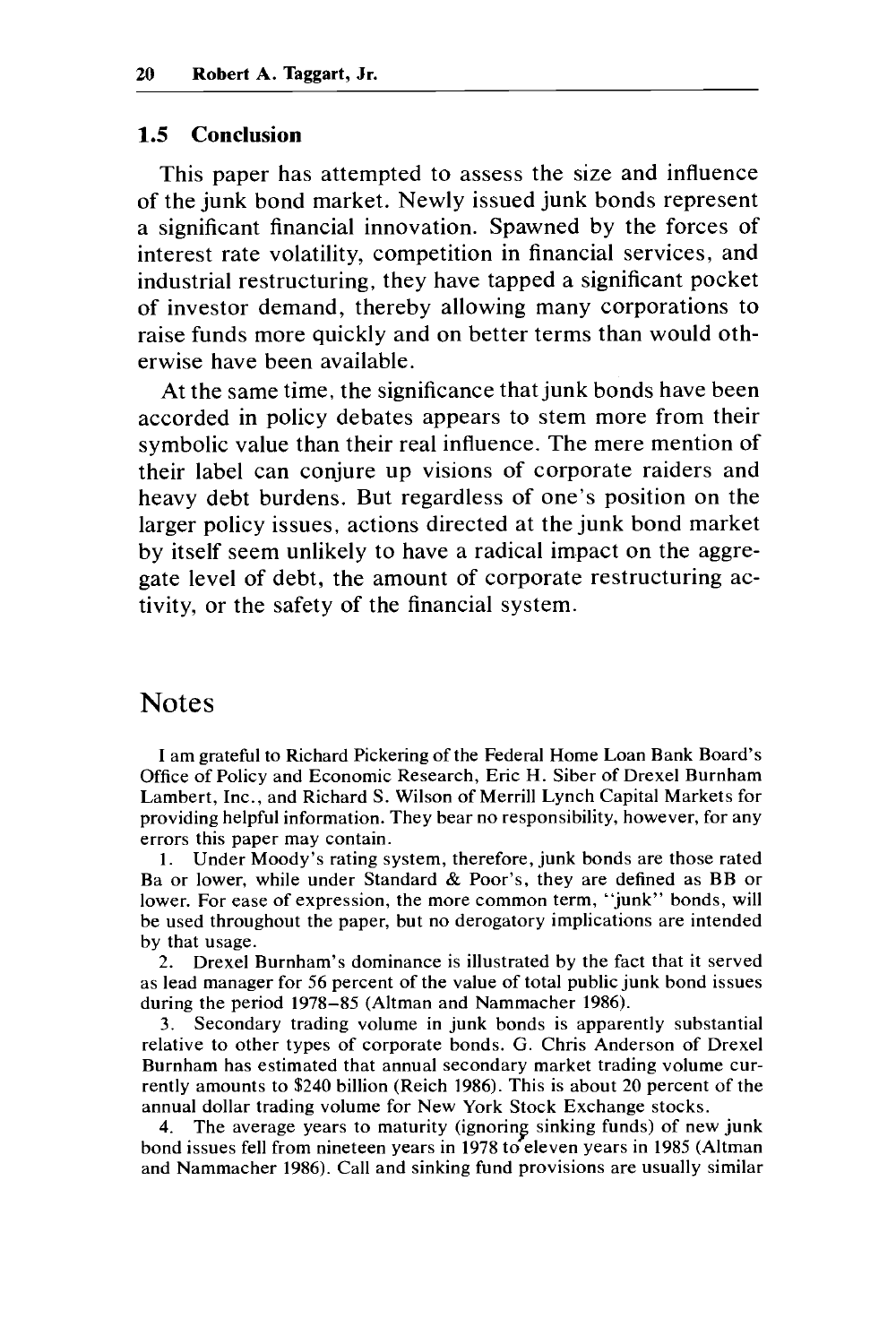to those found on other corporate bonds, although very recently a few junk bond issues have contained "net worth" clauses, stipulating that some or all of the issue must be called at par if the issuer's net worth falls below a certain level. In general, however, junk bonds tend to carry fewer restrictive covenants than investment grade bonds.

Private placements with registration rights are issues that are initially *5.*  privately placed, but that give the original investors the right to have the issue registered for public trading at some future point. Such issues might be used, for example, in situations in which a need to raise funds quickly favors a private placement, but in which the initial investor would ultimately like to be able to trade his bonds in the public market.

This information was provided by the Federal Home Loan Bank Board's Office of Policy and Economic Research. The implications of S&L holdings of junk bonds will be discussed further in section **1.4. 6.** 

The default rate is measured as the par value of bonds of a given type that default during a year, divided by the par value of total outstanding bonds of that type for the year. Since investors do not lose the entire par value of their investment in a default, it should be noted that this rate may considerably overstate actual investor losses. **7.** 

Perhaps surprisingly, Blume and Keim also found a lower monthly standard deviation of returns **(2.74** percent) for junk bonds during this period than for AAA bonds **(3.59** percent). It should be noted, however, that the characteristics (call provisions, duration, etc.) of the two samples were not matched and that this was a relatively short period. **8.** 

For example, Bleakley **(1985)** reports that of **\$3.1** billion in junk bond **9.**  financing commitments for five takeover attempts (three of which were ultimately successful) during **1984** and **1985, \$1.2** billion in commitments came from just eight investors. Moreover, four of the eight (the Belzberg family, Nelson Peltz of Triangle Industries, Saul Steinberg of Reliance Group, and Stephen Wynn of Golden Nugget), who together made **\$643** million in commitments, were themselves regarded as raiders.

Specifically, the Fed stated that margin rules would not apply under any of the following conditions: **(1)** the acquiring company has substantial assets or cash flow apart from the shares of the target; **(2)** the parent company guarantees the debt of the shell acquisition corporation; **(3)** there is a merger agreement between the acquirer and the target; **(4)** debt securities are offered to the public; (5) financing commitments are contingent on the shell corporation's acquisition of sufficient shares to complete a merger, under state laws, without the approval of the target's shareholders or directors (Langley and Williams **1986). 10.** 

Figures on total merger activity are taken from the May-June **1986**  issue of *Mergers* and *Acquisitions* magazine. **11.** 

The Congressional Research Service (Winch and Brancato **1985)**  estimates that about **\$1.7** billion in junk bond financing was associated with leveraged buyouts during **1984.** This also represents about **9** percent of the total **1984** value of leveraged buyouts. **12.** 

These figures were estimated using the technique described in Taggart **(1985).** The Federal Reserve Board, using a different technique, has produced estimates that are numerically higher (Martin **1985).** However, the same qualitative conclusions about the debt-equity ratio's pattern over time continue to hold. **13.**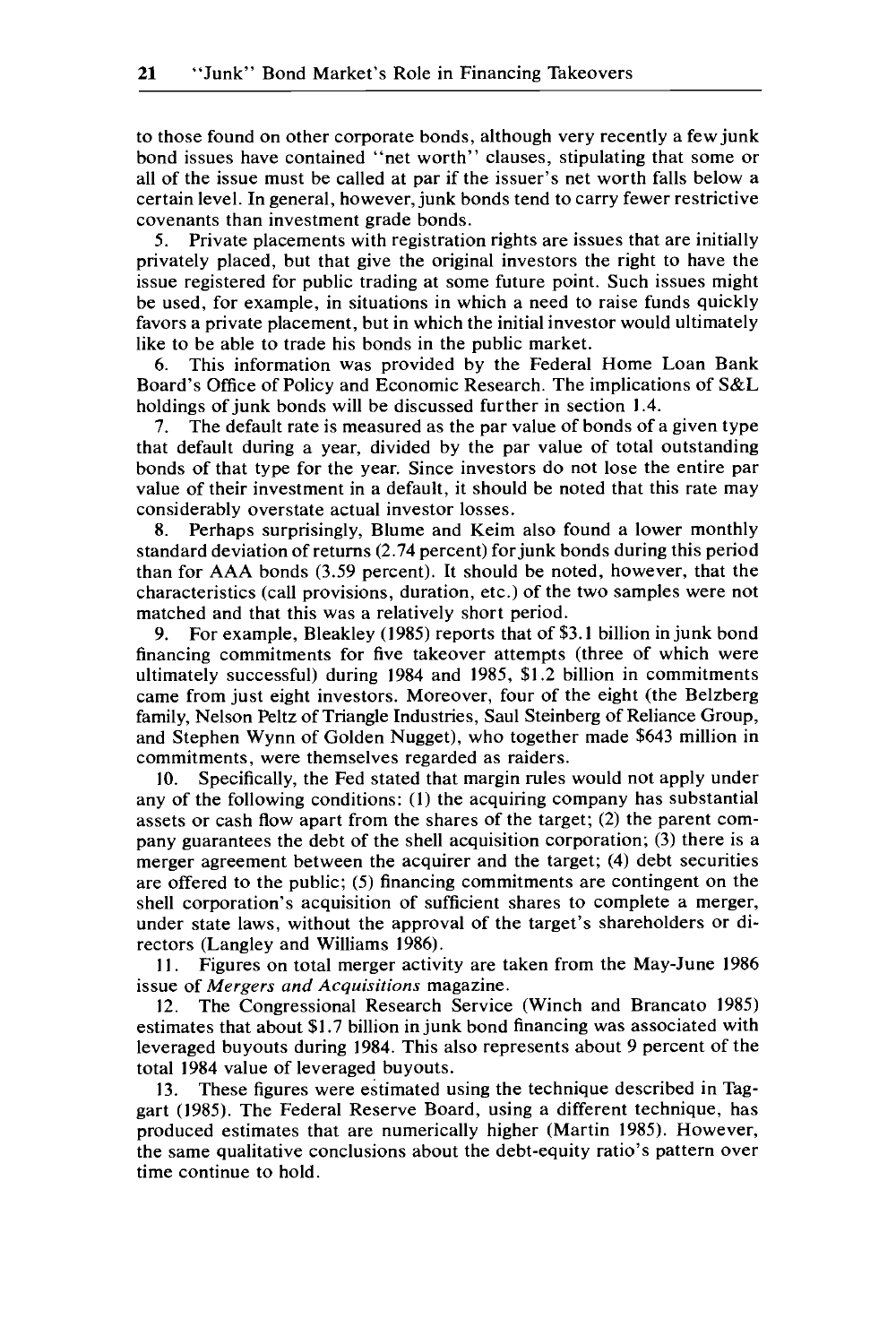14. As an example of the latter, Rohatyn (1985) asserts, "Whether large corporations can be treated like artichokes and simply torn apart without any regard for employees, communities, or customers solely in order to pay off speculative debt is a further question for public policy."

This figure includes junk bonds held by unconsolidated but wholly owned S&L subsidiaries, so it exaggerates somewhat the junk bond holdings of S&L parent companies. **15.** 

For example, Moody's downgraded corporate bonds having a total par value of \$107.5 billion during 1985, or about 16 percent of the total par value of corporate bonds outstanding. Bonds having a par value of \$40.8 billion, or 38 percent of the value of downgrades, were downgraded as a result of restructuring transactions (Goldberg 1986). 16.

Studies of this issue include Dann (1981) on stock repurchases, Dennis and McConnell (1986) on mergers, and Hite and Owers (1983) and Schipper and Smith (1983) on spin-offs. A study of the formation of captive finance subsidiaries by Kim, McConnell, and Greenwood (1977) did present some evidence of significant bondholder losses but a more recent study of the same phenomenon by Malitz (1986) does not confirm that finding. None of these studies, however, include the most recent round of corporate restructuring transactions. 17.

For evidence of such losses see Alexander, Benson, and Gunderson (1986) and Wansley and Fayez (1986). 18.

# References

Alexander, G. J., P. G. Benson, and E. W. Gunderson. 1986. "Asset Redeployment: Trans World Corporation's Spinoff of TWA." *Financial Management* **I5** (Summer): 50-58.

Altman, E. I., and S. A. Nammacher. 1985a. *The Default Rate Experience on High- Yield Corporate Debt.* New York: Morgan Stanley & Co., March.

-. 1985b. *The Anatomy of the High-Yield Debt Market.* New York: Morgan Stanley & Co., September.

~. 1986. *The Anatomy of the High-Yield Debt Market: 1985 Update.*  New York: Morgan Stanley & Co., June.

Anderson, G. C. 1985. Testimony before the Subcommittee on Domestic Monetary Policy. House Committee on Banking, Finance, and Urban Affairs. Hearings on the Financing of Mergers and Acquisitions, May 3.

Becketti, S. 1986. "Corporate Mergers and the Business Cycle: Federal Reserve Bank of Kansas City." *Economic Reviews* 71 (May): 13-26.

- Bianco, A. 1985. "How Drexel's Wunderkind Bankrolls the Raiders." *Business Week* (March 4).
- Bleakley, F. R. 1985. "The Power and the Perils of Junk Bonds." *New York Times* (April **14).**
- Blume, M. E., and D. B. Keim. 1984. "Risk and Return Characteristics of Lower-Grade Bonds." Working paper, Rodney White Center for Financial Research, the Wharton School, December.
- Carney, W. 1985. "Junk Bonds Don't Merit a Black-Hat Image." *The Wall Street Journal* (April 29).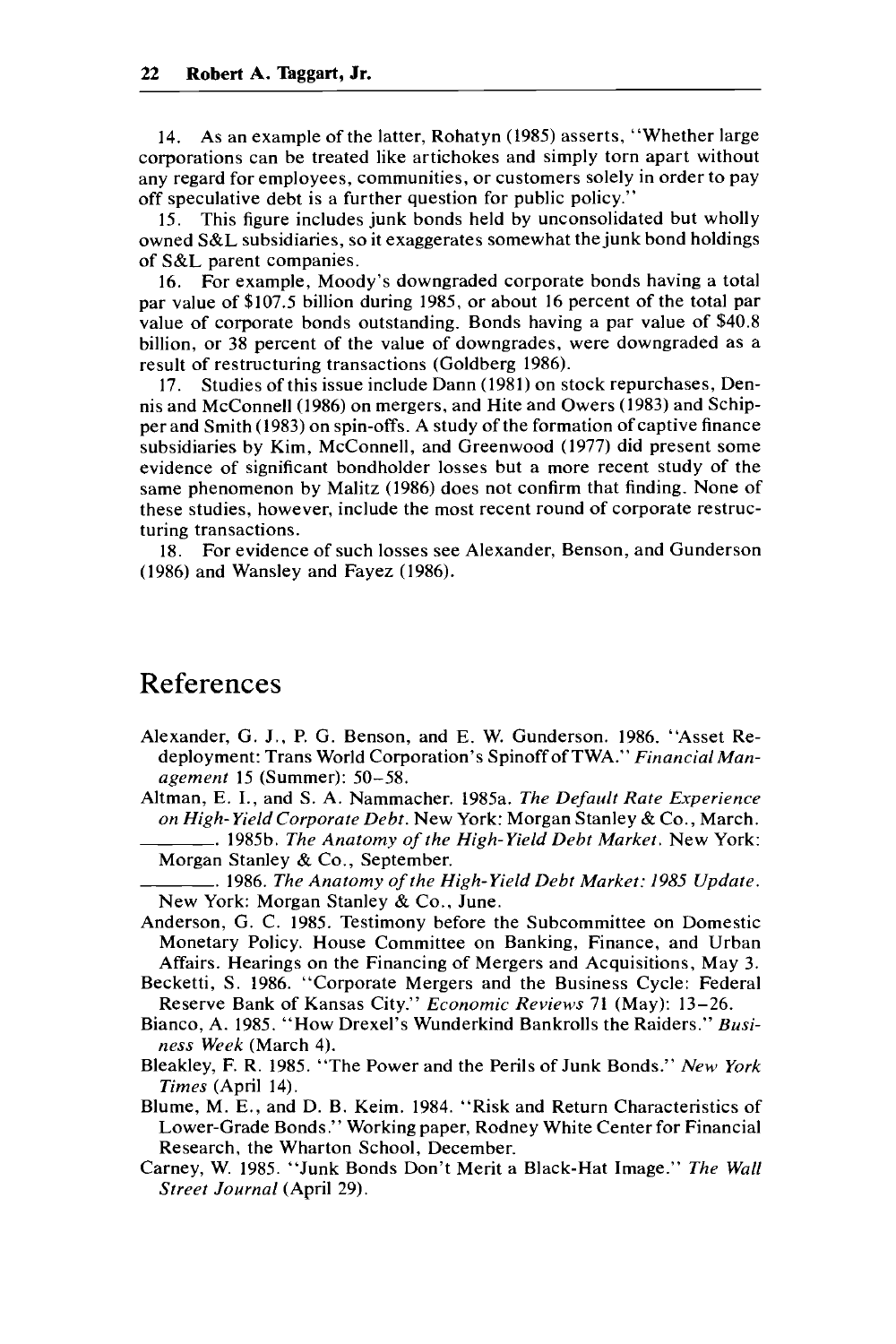Dam, L. Y. **1981.** "Common Stock Repurchases: An Analysis of Returns to Bondholders and Stockholders." *Journal of Financial Economics* **9**  (June): **113-38.** 

Dennis, D. K., and J. J. McConnell. **1986.** "Corporate Mergers and Security Returns." *Journal* of *Financial Economics* 16 (June): **143-87.** 

Drexel Burnham Lambert, Inc. **1985.** *Financing America's Growth: High Yield-Bonds* (April).

~. **1986.** *The Case for High-Yield Securities* (April).

- Ehrbar, A. **1985.** "Have Takeovers Gone Too Far?" *Fortune* (May **27).**
- Frydl, E. J. **1986.** "The Challenge of Financial Change." *Seventy-First Annual Report.* Federal Reserve Bank of New York.
- Goldberg, H. H. **1986.** "Corporate Bond Market Outlook **1986."** *Moody's Bond Survey* **78** (February).
- Hertzberg, D. 1986. "'Poison-Put' Bonds Are Latest Weapon in Companies' Anti-Takeover Strategy." *The Wall Street Journal* (February **13).**
- Hilder, D. B. **1986.** "Bank Board Staff Expects to Offer Rules Curbing Thrifts' 'Junk Bond' Investments." *The Wall Street Journal* (September **28).**
- Hite, G. L., and J. E. Owers. **1983.** "Security Price Reactions Around Corporate Spin-off Announcements." *Journal of Financial Economics*  12 (December): **409-36.**
- Hughes, K. A. **1985.** "Columbia Savings' Chief, Spiegel, Invests \$1 Billion of S&L's Assets in 'Junk Bonds."' *The Wall Street Journal* (June 7).
- Ibbotson Associates, R. G., Inc. **1985.** *Stocks, Bonds, Bills, and Inflation, 1985 Yearbook.* Chicago.
- *Institutional Investor.* **1985.** "Banker of the Year." August.
- Jensen, M. C. **1986.** "The Takeover Controversy: Analysis and Evidence." Working paper, Harvard Business School, July.
- Joseph, F. H. **1985.** "High-Yield Bonds Aren't 'Junk."' *The Wall Street Journal* (May **31).**
- Kidwell, D. S., M. W. Marr, and G. R. Thompson. **1985.** "Eurodollar Bonds: Alternative Financing for U.S. Companies." *Financial Management* **14**  (Winter): **18-27.**
- Kim, E. H., J. J. McConnell, and P. Greenwood. **1977.** "Capital Structure Rearrangement and Me-First Rules in an Efficient Capital Market." *Journal* of *Finance* **32** (June): **789-810.**
- Langley, M., and J. D. Williams, **1986.** "Fed Board Votes **3-2** to Restrict the Use of 'Junk' Bonds in Corporate Takeovers." *The Wall Street Journal*  (January **9).**
- McDaniel, M. W. **1986.** "Bondholders and Corporate Governance." *Business Lawyer* **41** (February): **413-60.**
- Malitz, I. B. **1986.** "Do Owners Deliberately Expropriate Bondholder Wealth? The Case of Captive Finance Subsidiaries." Working paper, University of Illinois at Chicago, May.
- Martin, P. **1985.** Testimony before the Subcommittee on Domestic Monetary Policy. House Committee on Banking, Finance, and Urban Affairs, Hearings on the Financing of Mergers and Acquisitions, May **3.**
- Paulus, J. D. **1986.** "Corporate Restructuring, 'Junk,' and Leverage: Too Much or Too Little?" *Economic Perspectives.* New York: Morgan Stanley & Co., March **12.**
- Picker, I. **1986.** "Takeover Defenses Enter the Private Market." *Investment Dealer's Digest* (April **14).**